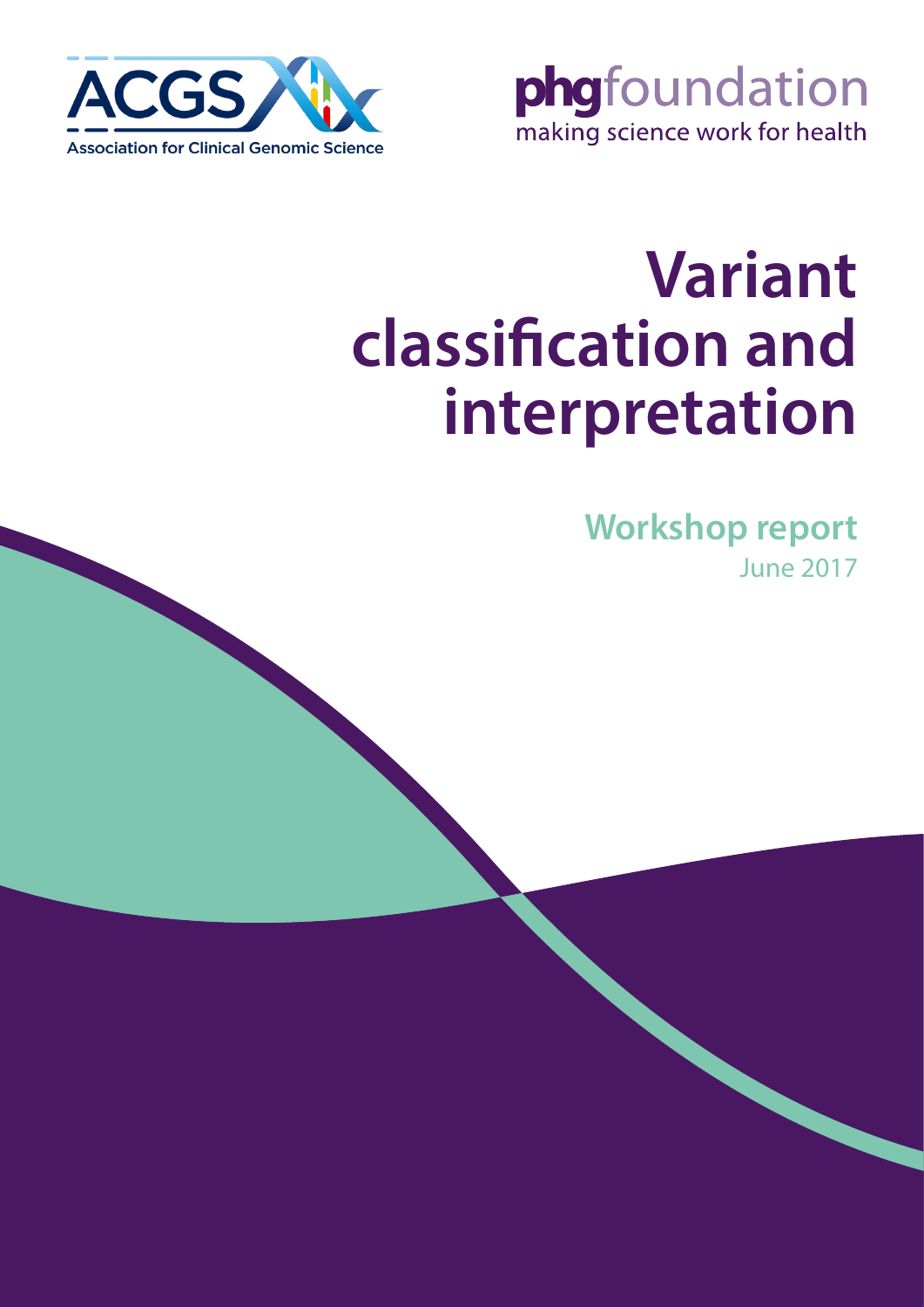### **Authors:**

Sobia Raza, Leila Luheshi, Alison Hall, Emma Baple, Sian Ellard, Dominic McMullan

### **Acknowledgements:**

The workshop organisers are grateful for the contributions of all workshop participants

NB: URLs in this report were correct as at 1 May 2017

This report can be downloaded from the websites:

**[www.phgfoundation.org](http://www.phgfoundation.org) [www.acgs.uk.com](http://www.acgs.uk.com )**

#### **Published by PHG Foundation**

2 Worts Causeway Cambridge CB1 8RN UK

Tel: +44 (0) 1223 761 900

© 2017 PHG Foundation & ACGS

Correspondence to:

**sobia.raza@phgfoundation.org bsgm@bsgm.org.uk**

How to reference this report:

*Variant classification and interpretation - workshop report* **PHG Foundation (2017)** ISBN 978-1-907198-26-7

The PHG Foundation is an independent, not for profit think-tank (registered in England and Wales, charity no. 1118664, company no. 5823194), working to achieve better health through the responsible and evidence based application of biomedical science.

The ACGS is an independent non-profit organisation (registered in England and Wales, charity no. 1153826) working to achieve good health through the study and practice of clinical genetic science.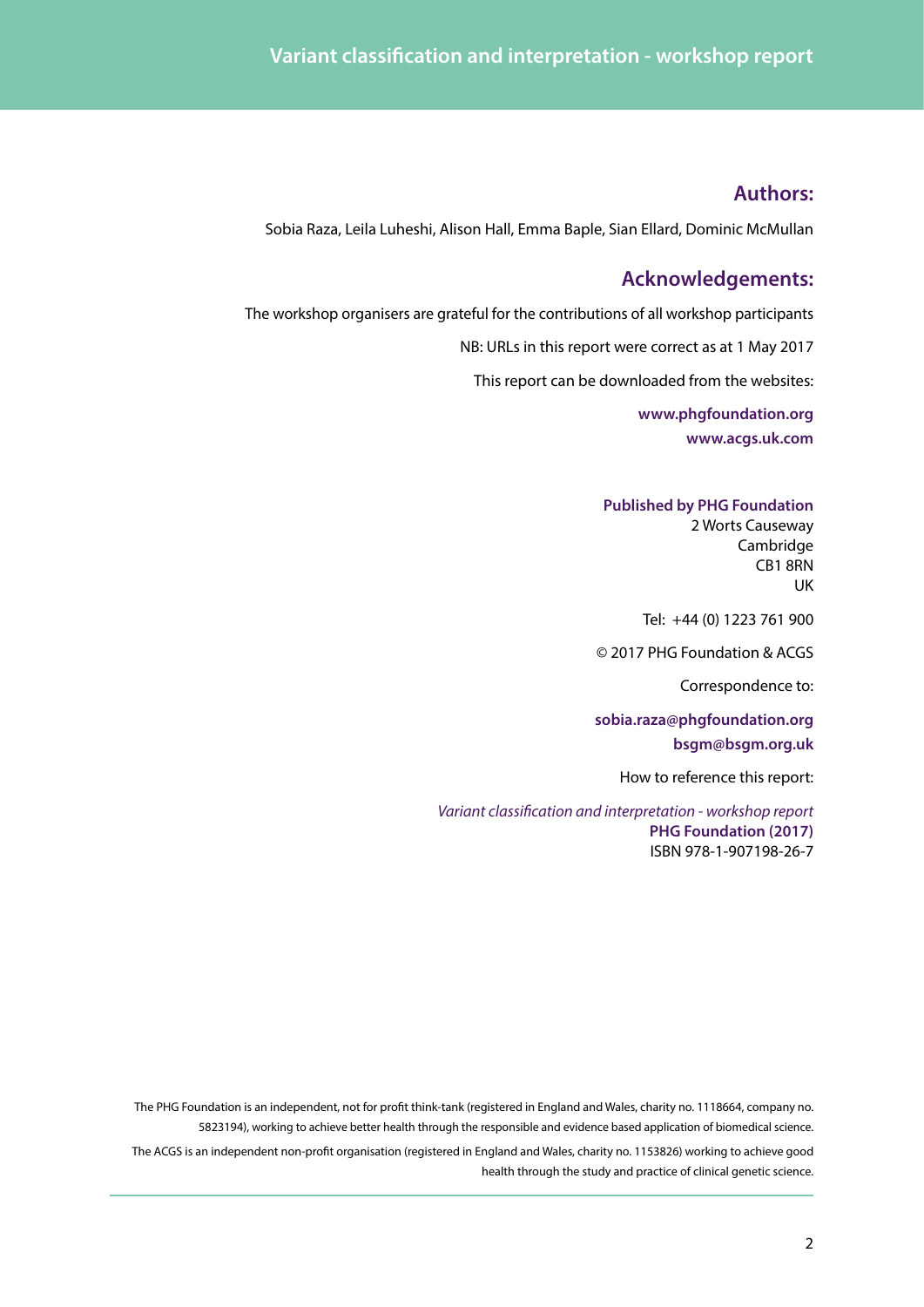## **Contents**

| 1.   | Introduction and background                                                     | 4                 |
|------|---------------------------------------------------------------------------------|-------------------|
| 1.1. | The workshop                                                                    | 4                 |
| 1.2. | The role of guidelines in supporting consistent variant classification practice | 5                 |
| 1.3. | NEQAS variant classification experiences                                        | $6\phantom{1}6$   |
| 1.4. | The ACMG and AMP guidelines for variant interpretation                          | 6                 |
| 2.   | <b>Experiences of implementing and applying ACMG Guidelines</b>                 | 7                 |
| 2.1. | What has the experience of the ACMG Guidelines been to date?                    | $\overline{7}$    |
| 2.2. | Should the ACMG Guidelines be adopted in the UK?                                | 8                 |
| 2.3. | Potential challenges to the adoption and implementation of the ACMG Guidelines  | 9                 |
| 2.4. | Facilitating the UK implementation of the ACMG Guidelines                       | 10                |
| 3.   | <b>Building-on the ACMG Guidelines</b>                                          | $12 \overline{ }$ |
| 3.1. | How could the quidelines be developed to support clinical practice?             | 12                |
| 3.2. | What is required to support integrated genotype-phenotype interpretations?      | 13                |
| 4.   | <b>Next steps and action points</b>                                             | 15                |
| 5.   | <b>Appendix</b>                                                                 | 17                |
| 5.1. | Workshop organising committee                                                   | 17                |
| 5.2. | Workshop participants                                                           | 18                |
| 5.3. | Invited presentations                                                           | 18                |
| 5.4. | Pre-workshop survey (1st of November 2016)                                      | 19                |
| 5.5. | Abbreviations                                                                   | 20                |
| 6.   | <b>References</b>                                                               | 22                |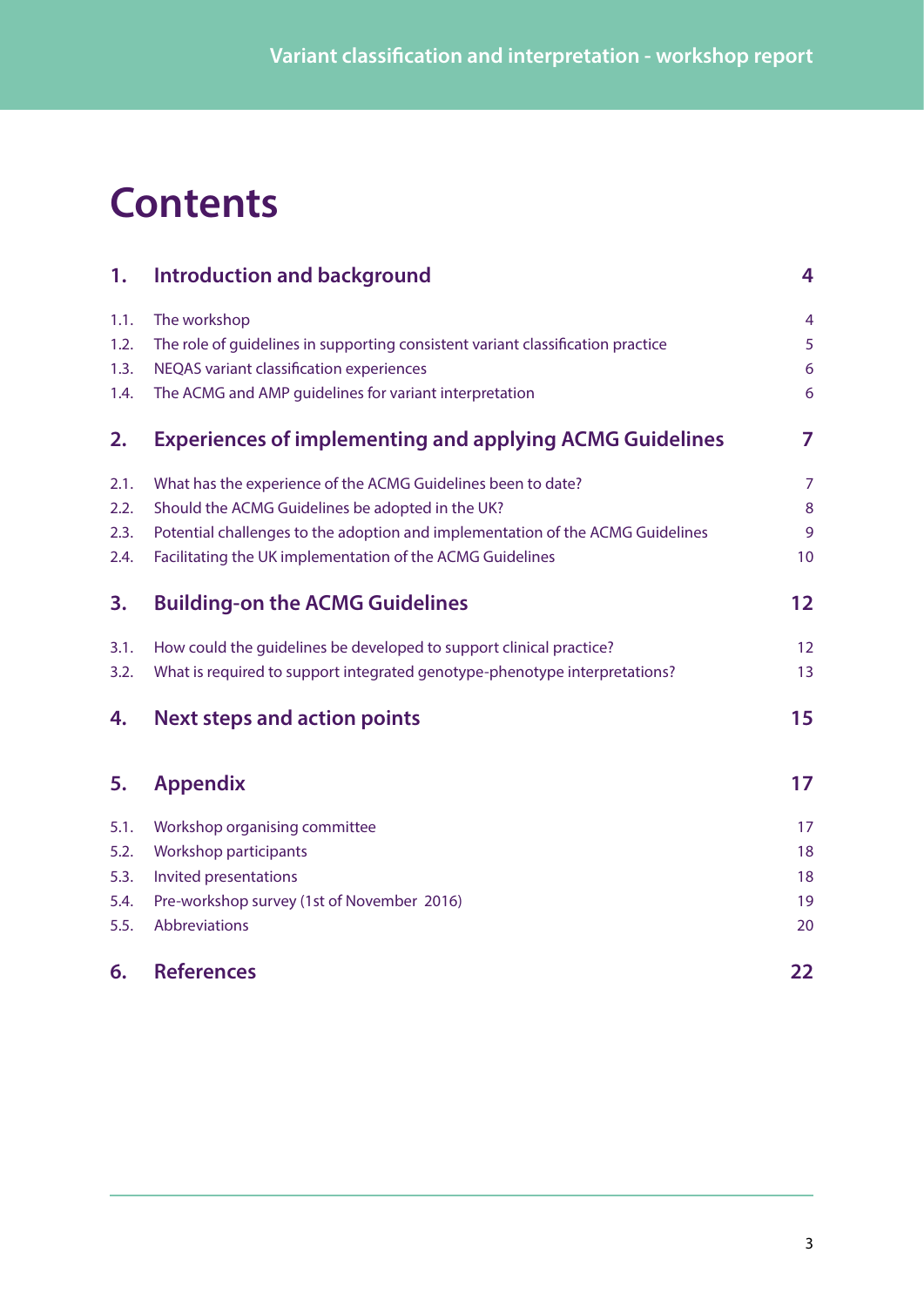## <span id="page-3-0"></span>**1. Introduction and background**

### **1.1. The workshop**

This report summarises a meeting held on 4 November 2016 to discuss guidelines for the classification and interpretation of genomic variants in the context of rare diseases. The meeting was jointly hosted by the Association for Clinical Genomic Science (ACGS), the British Society for Genetic Medicine (BSGM), and the Genomics England core Validation and Feedback GeCIP (Genomics England Clinical Interpretation Partnership) group.

**Aim of the meeting:** To reach national consensus on the principles that should underpin the development of variant classification and interpretation guidelines for use within the UK clinical genomics community; specifically considering whether and how the American College of Medical Genetics and Genomics (ACMG) sequence variant guidelines should be adopted and implemented.

**Participants:** Representatives were invited from all UK Regional Genetic Centres, as well as the BSGM (and constituent groups), Genomics England, NHS-England, UKGTN, UK NEQAS, the DECIPHER/DDD project, and the PHG Foundation (see [Appendix 5.2](#page-17-1) for further delegate details).

**Meeting format:** The workshop consisted of two sets of invited presentations ([Appendix 5.3](#page-17-2)) followed by focus group discussions to consider aspects around the identification, establishment, adoption and revision of variant classification guidelines. The two sessions of the meeting considered:

- **•** The experience to date of the ACMG Guidelines and whether/how this framework could be applied within the UK
- **•** How a common variant interpretation framework could be enhanced, particularly to better integrate the practice of laboratory and clinical genomic medicine

This report summarises the key themes arising from the presentations and discussions in these two sessions, including the challenges, the potential solutions, and areas of consensus.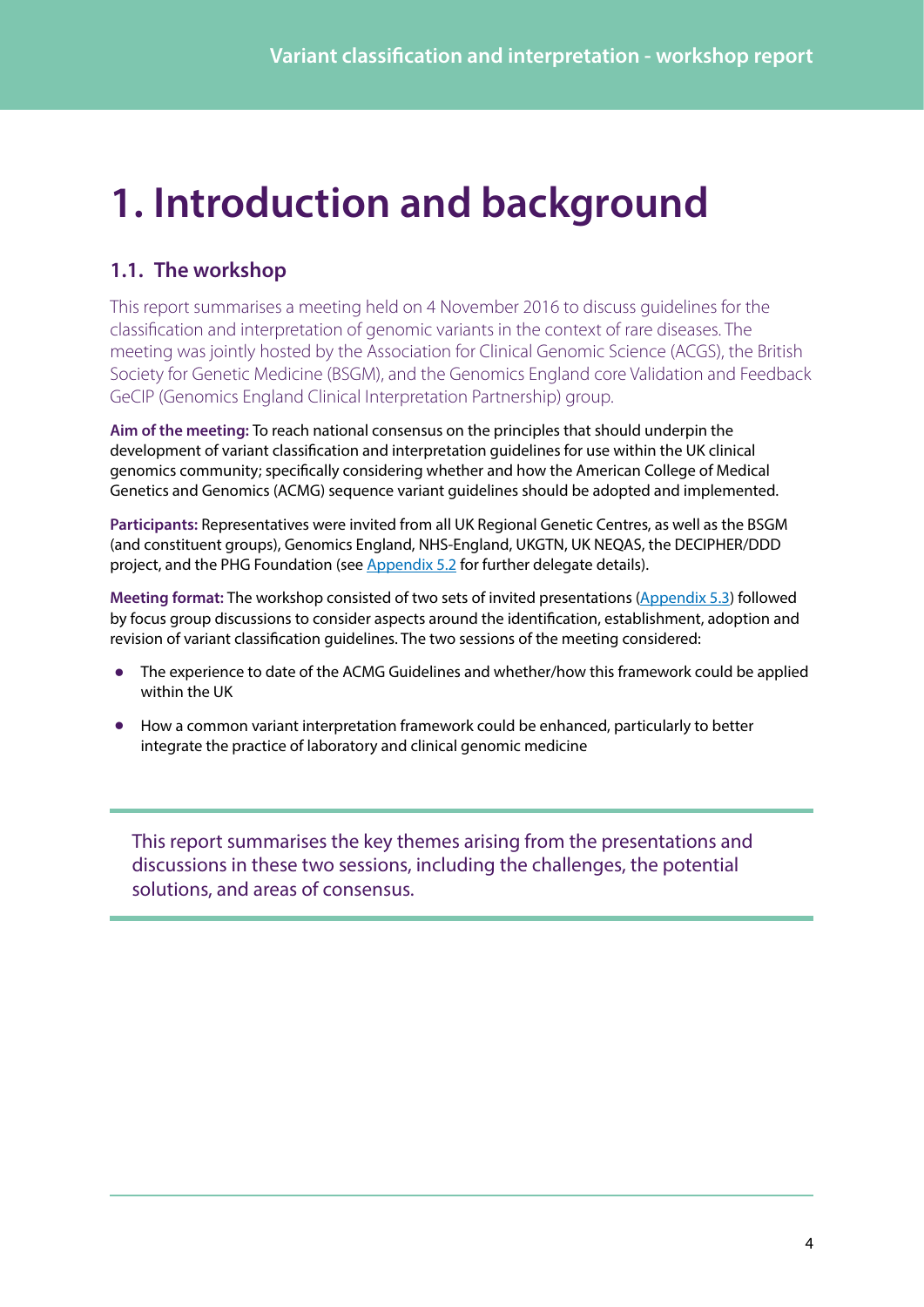### <span id="page-4-0"></span>**1.2. The role of guidelines in supporting consistent variant classification practice**

The interpretation and classification of sequence variants entails the collation and evaluation of various sources of evidence to determine the clinical significance of variants identified through diagnostic testing for a disease with a suspected underlying genetic cause. Together with other clinical information, the variant interpretation may be used to inform the clinical management of a patient and possibly their relatives.

The ability of all NHS genetics laboratories to reach a consistent and accurate interpretation of a particular variant is paramount given the implications for patient management and safety. Key to driving this consistency is the use of a common set of principles and approach to assessing variants, alongside closer working with clinical colleagues enabling more comprehensive consideration of clinical phenotypes when determining the likely pathogenicity of sequence variants.

A survey circulated ahead of the workshop indicated that currently most NHS clinical genetic laboratories apply the ACGS quidelines<sup>[\[1\]](#page-21-1)</sup> (published in 2013) for evaluating sequence variants [23 of 31 survey respondents (74%)], whilst others [6 of 31 (19%)] use a combination of ACGS guidelines along with other in-house classification systems or external guidelines [\(Appendix 5.4\)](#page-18-1). However, differences in classification persist (see  $1.3$ ). Given the rapid increase in the number of novel variants and genes being analysed through genomic testing, there is an urgent need to revise the current ACGS interpretation guidelines to ensure greater consistency can be achieved as complexity also increases.

The ability of all NHS genetics laboratories to reach a consistent and accurate interpretation of a particular variant is paramount given the potential implications for patient management and safety...As the complexity of analysis increases, there is a particularly urgent need to revise the current ACGS interpretation guidelines to achieve greater consistency.

### **Which guidelines do laboratories use to evaluate sequence variants?**

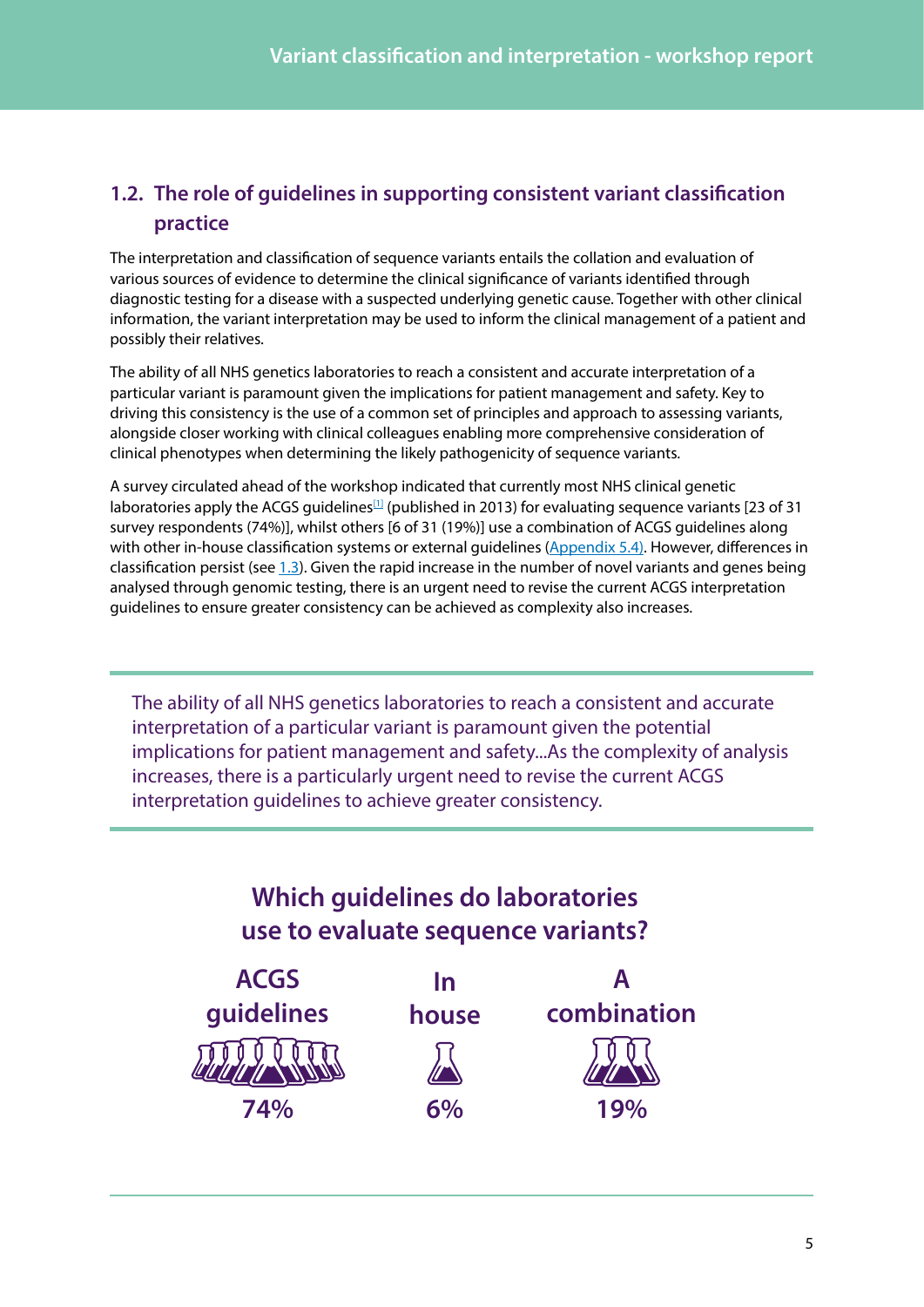### <span id="page-5-1"></span><span id="page-5-0"></span>**1.3. NEQAS variant classification experiences**

First introduced in 2012, the [NEQAS](http://www.ukneqas.org.uk/content/Pageserver.asp) external quality assessment (EQA) scheme for variant interpretation provides laboratories with data on variants and requests that laboratories classify them according to the ACGS five-point scale. Annual assessments from 2012–2016 have demonstrated a degree of disparity in the interpretation of variants; in some cases, classification of the same variant ranged from class 2 (likely benign) to class 5 (pathogenic). Interpretations have varied even when the assessment is confined to genes/conditions with which the laboratories have experience (e.g. cardiomyopathies).

The 2016 assessment was distributed to clinicians – who were also asked to comment on whether the interpretations would be used for clinical management – and to laboratory scientists. In general there was consistency between the interpretations reached by the clinician and laboratory groups, with the clinicians tending to classify variants slightly higher than the clinical scientists. However, there was some variability across the country in the interpretation of some variants. There was clear agreement that only pathogenic and (some) likely pathogenic variants would be used to inform clinical management.

### **1.4. The ACMG and AMP guidelines for variant interpretation**

In 2015 the ACMG in collaboration with the Association for Molecular Pathology (AMP) published quidelines<sup>[2]</sup> to enable a more systematic approach to variant interpretation for Mendelian (monogenic) disease diagnosis.

The ACMG framework details different levels of evidence for or against pathogenicity and outlines rules for combining evidence sets in order to classify variants into one of five categories. The guidelines were developed by a group of clinicians and laboratory representatives – with considerable community input – through workshops, literature evaluation, surveys, testing and feedback.

In the United States the guidelines have been widely adopted by clinical laboratories, integrated into a number of commercial analysis platforms, and used to resolve differences in the classification of variants in the NCBI ClinVar database. Many presentations at the European Society of Human Genetics meeting in Barcelona 2016 also highlighted wide adoption of the guidelines in Europe.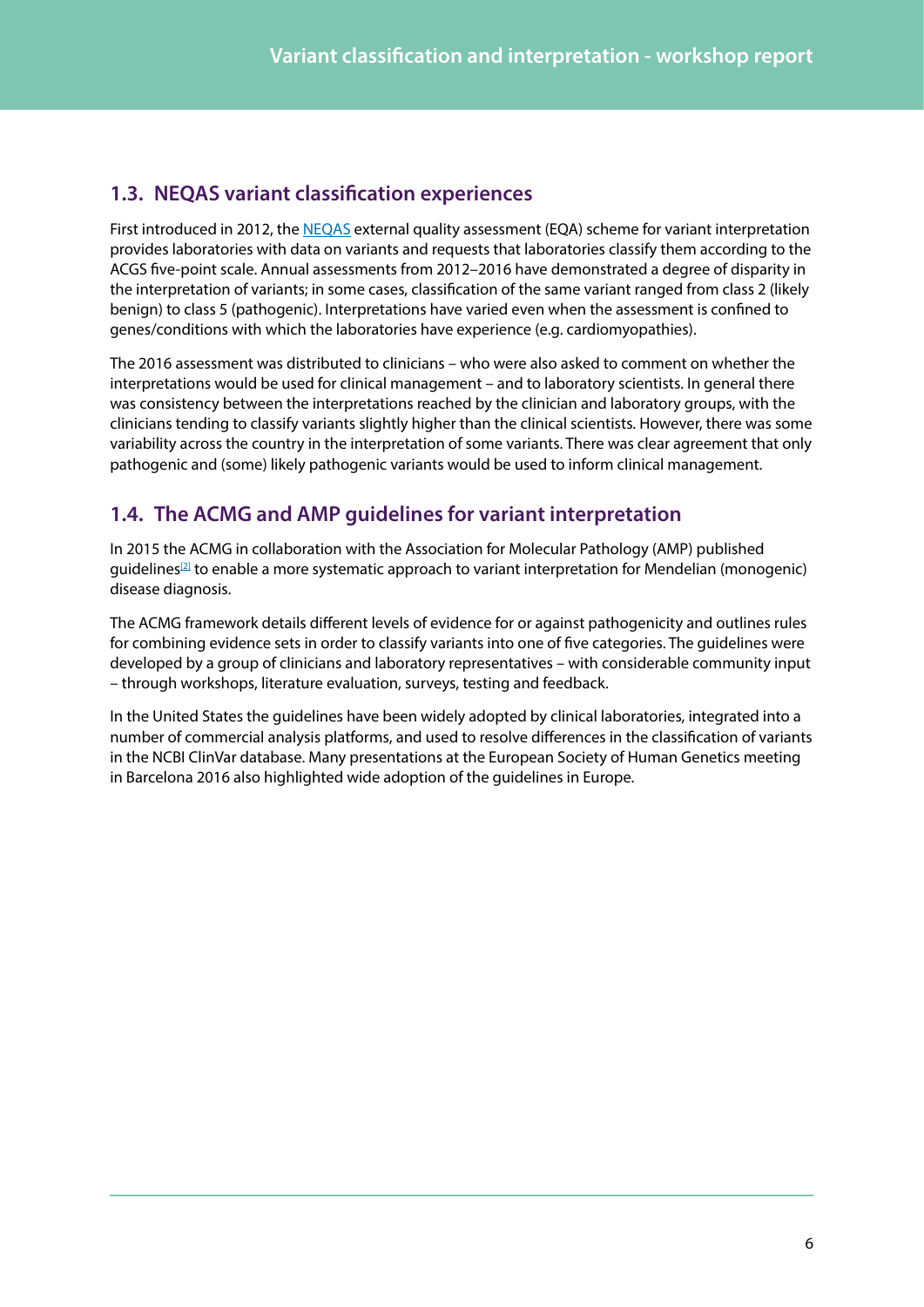## <span id="page-6-0"></span>**2. Experiences of implementing and applying ACMG Guidelines**

The 4 November meeting considered whether, given the trend towards their global adoption, the ACMG Guidelines applied in the UK context, could improve the quality and consistency of variant interpretations. Invited presenters ([Appendix 5.3\)](#page-17-2) shared their experience of implementing or testing the ACMG Guidelines in their laboratory or disease domain. Focus group discussions further explored issues relating to the adoption of the ACMG Guidelines within UK genomic services.

### **2.1. What has the experience of the ACMG Guidelines been to date?**

At least two published US-based evaluations of the ACMG Guidelines have broadly supported their use as a mechanism to drive consistency and improvement in quality of variant interpretation. One pilot assessment across nine laboratories in the United States found that although use of the guidelines did not initially improve inter-laboratory concordance of variant classifications, they did provide a valuable common framework for subsequent discussion of evidence and resolution of classification differences; consequently improving inter-laboratory concordance from 34% to 71%<sup>[\[3\]](#page-21-3)</sup>. The authors noted that the resolution of differences would have been more difficult if each laboratory had relied on an independent method for variant assessment $^{[3]}$  $^{[3]}$  $^{[3]}$ .

A separate evaluation, specifically in the context of inherited breast cancer susceptibility, supported the clinical utility of the guidelines, but highlighted that they do not eliminate the requirement for expert judgement in variant classification, and also found that automated variant interpretation is currently not ready for use in clinical practice<sup>[\[4\]](#page-21-4)</sup>. For example, in their study, 182 of 306 variants identified as pathogenic, likely pathogenic or variants of uncertain significance (VUS) were revised following detailed manual analysis<sup>[4]</sup>.

### *The UK experience of the ACMG Guidelines*

The conclusions of these published evaluations were echoed by the UK genetics centres who had tested the ACMG Guidelines. Overall the guidelines provide a constructive and objective framework for assessing pathogenicity, however professional judgement remains essential to the interpretation process – particularly the input of disease and/or gene based expertise. For example, on assessment a professional may choose to override the conclusion that the strict application of the guidelines would lead to, and it remains a matter of judgement in some cases whether or not a particular evidence criterion applies or the level of weighting the evidence set carries. Indeed, the ACMG Guidelines do acknowledge the importance of applying professional judgement to the specific circumstances presented, and provide scope for flexibility in assessing evidence.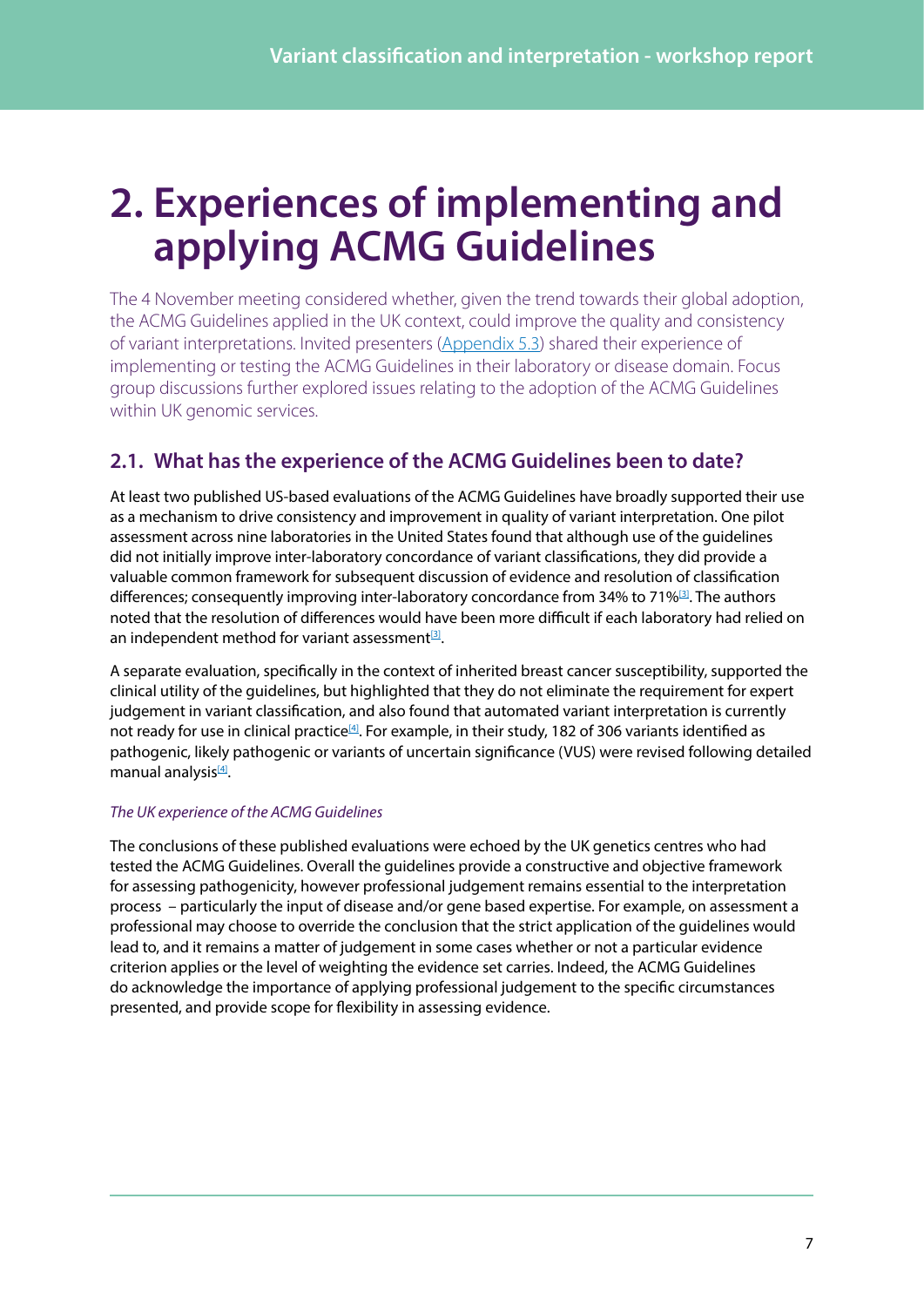<span id="page-7-0"></span>Specific challenges encountered in applying certain evidence criteria include:

- **•** Overly stringent criteria applied to assessing the significance of the clinical phenotype (ACMG PP4 criteria, the use of this criteria is limited to where there is a single genetic aetiology underlying a disorder)
- **•** The issue around confirming maternity and paternity to obtain stronger evidence for an apparently *de novo* variant. This is not common practice in the UK

There are also gaps or limited guidance on:

- **•** The use of evidence derived *in silico*
- **•** Incorporation of functional evidence e.g. using data from MRI scans and loss of heterozygosity in tumour samples, where the results are pathognomonic of a specific single genetic cause of a disorder

The need to exercise professional judgement when assessing these evidence sets, and to take account of these issues in informing future improvements to the interpretation framework, was noted.

### **2.2. Should the ACMG Guidelines be adopted in the UK?**

There was broad agreement that the UK clinical genomics community should adopt the ACMG Guidelines. Factors underpinning this consensus included the:

- **•** Extensive development and testing process undertaken by the ACMG and AMP in devising the guidelines
- **•** Broadly positive experience of the guidelines to date, with the scope for further refinement, and customisation (on a disease/gene basis) to improve and enhance them
- **•** Benefits of UK harmonisation with the ACMG approach for promoting international consistency and facilitating the exchange of variant classifications

Moreover, since publication of the guidelines, tools and resources to help enhance application are being developed, including:

- A quantitative approach to assessing family co-segregation evidence<sup>[5]</sup>
- A framework for frequency-based filtering of candidate disease-causing variants<sup>[6]</sup>
- A web-tool to support ACMG pathogenicity calculations based on supplied evidence<sup>[7]</sup>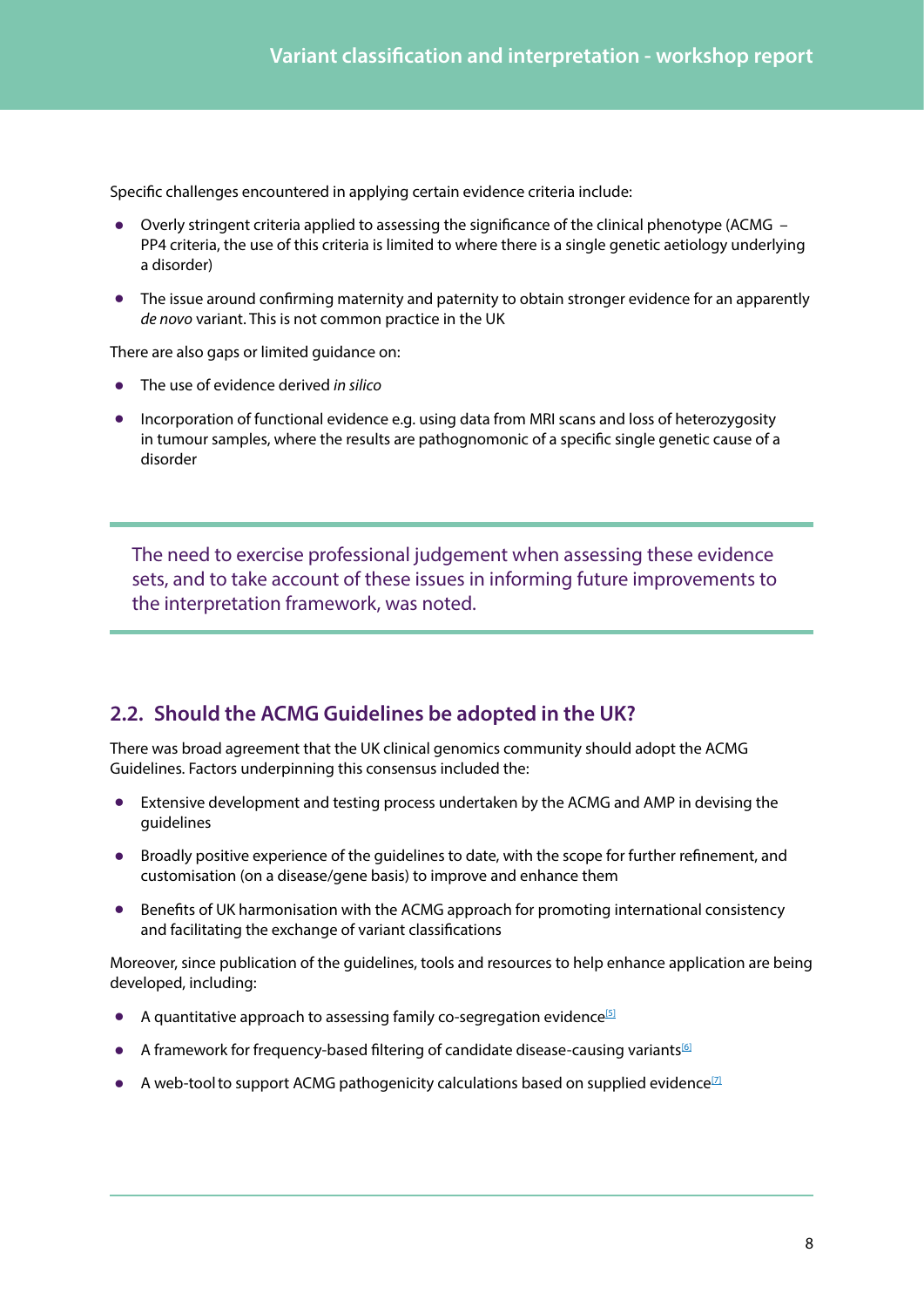### <span id="page-8-0"></span>**2.3. Potential challenges to the adoption and implementation of the ACMG Guidelines**

In addition to the specific issues with individual evidence criteria that might require refinement as the guidelines evolve, delegates highlighted several practical challenges to implementing them in the UK context.

#### *Will the guidelines result in more conservative calling?*

Some queried whether the ACMG criteria could result in more conservative variant calling than current processes, and the impact this may have on result reporting and clinical practice. One presenting laboratory had compared the ACMG framework to their in-house interpretation process; of 40 previously classified variants, reassessed using ACMG Guidelines, 27 classifications were concordant with previous results, but 10 classifications were downgraded from pathogenic (3) or likely pathogenic (7) to uncertain significance and no variants were upgraded.

#### *Will the guidelines potentially be more time consuming to apply during variant interpretation?*

Whilst there were concerns as to whether the ACMG Guidelines would take longer to apply, the experience of some early adopters was that – as with current guidelines – the time taken to classify a variant generally depended on the degree of evidence required to inform the interpretation rather than the classification scheme being used.

#### *How to determine and ensure the guidelines are driving consistency?*

Beyond the adoption of the guidelines, additional mechanisms to ensure and support adherence and consistent application of the guidelines (such as training, EQA, sharing classifications  $-$  [see 2.4](#page-9-1)) were viewed as crucial, especially as access to and/or use of tools and resources for variant assessment can differ between NHS Trusts. Since the ultimate objective of adopting the guidelines is to improve the quality and inter-laboratory consistency of variant interpretations, the importance of systems for evaluating consistency and quality was stressed.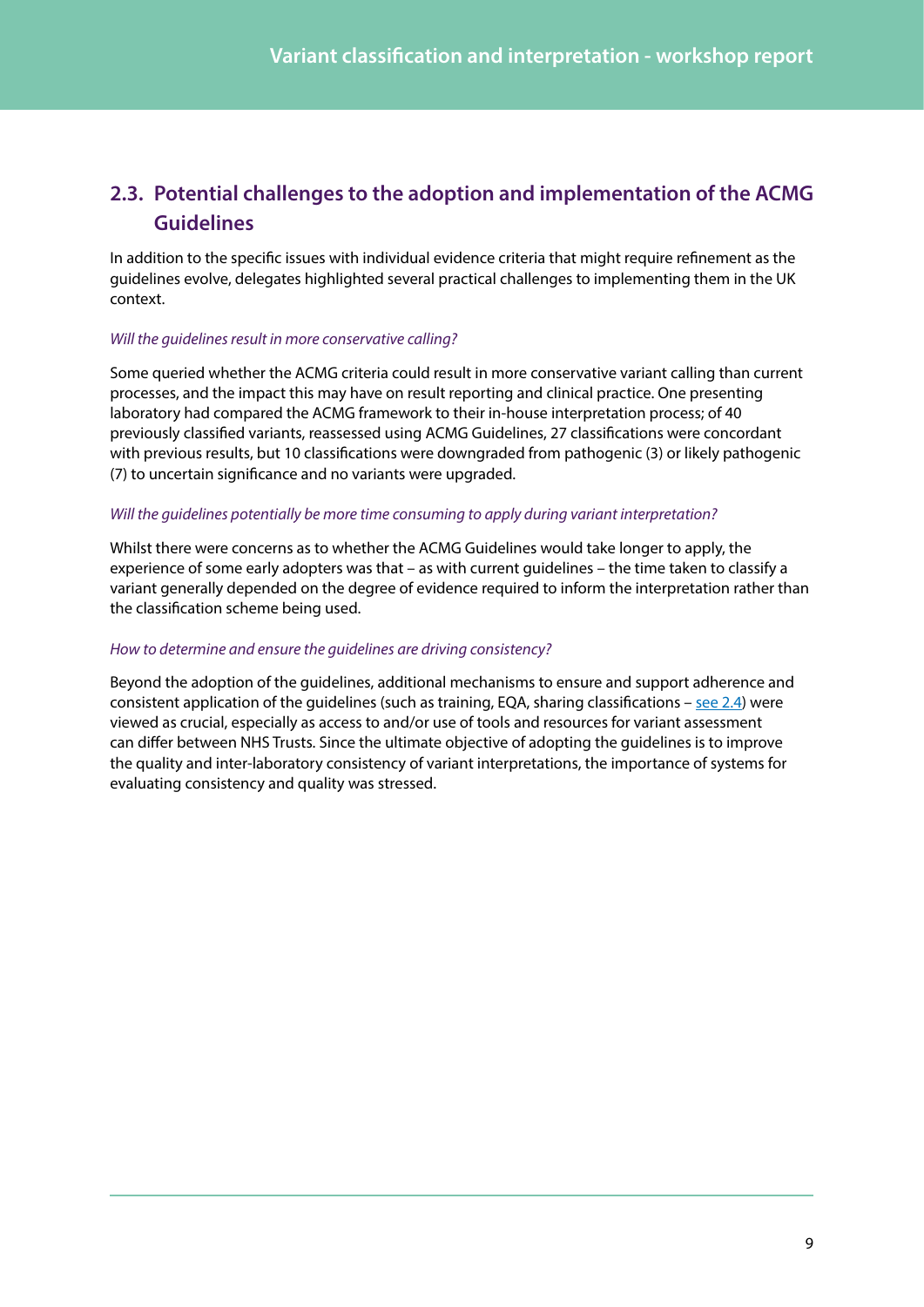### <span id="page-9-1"></span><span id="page-9-0"></span>**2.4. Facilitating the UK implementation of the ACMG Guidelines**

Processes and solutions for addressing some of the challenges identified and for expediting the effective implementation of the ACMG Guidelines across UK genomics services were explored.

#### *Disease/gene based refinement of the ACMG Guidelines*

There was recognition of the need to refine the guidelines on a gene/disease basis and to harmonise where possible with international developments. For example, in familial cancer, the majority of analysis is centred on 'common' phenotypes, and delegates had encountered challenges in applying the ACMG Guidelines, which in their current form work more effectively for rare conditions. In the United States, expert panels are being formed as part of the [ClinGen resource consortium](https://www.clinicalgenome.org/) to develop gene and disease specific criteria to supplement the original ACMG Guidelines. UK coordination and dialogue with these groups was seen as an important step in understanding how sector specific guidelines are evolving in specific gene/disease domains and in informing UK developments.

### *Training and EQA*

Training was not only viewed as an important mechanism to catalyse adoption of the guidelines, but also as an opportunity to identify UK specific issues, promote consistency in the application of the guidelines, and help facilitate their time efficient application. Multidisciplinary training for trainers on the classification system and an EQA scheme for measuring consistency were highlighted as necessary processes for encouraging and dispersing good practice.

#### *Greater community collaboration and sharing of variant interpretations*

The effectiveness with which the guidelines can drive consistency is especially contingent on the extent of collaboration and interaction between centres. Effective and consistent use of the guidelines can be augmented through sharing information on:

- **•** The use of *in silico* tools/resources
- The degree of flexibility being adopted for specific evidence criteria and within specific disease/ gene domains
- **•** The decision processes underpinning variant classifications

There was strong agreement that a system for sharing [ACMG] variant interpretations (and potentially multidisciplinary team (MDT) reports) into a common agreed database (or infrastructure) would augment consistency of classifications. Support for the collection of familial cancer susceptibility data for Public Health England's (PHE) registries was encouraged, given the potential to help improve the understanding of variants through the linkage of genetic data to longitudinal clinical/outcome data.

There was strong agreement that a system for sharing [ACMG] variant interpretations... into a common agreed database (or infrastructure) would augment consistency of classifications.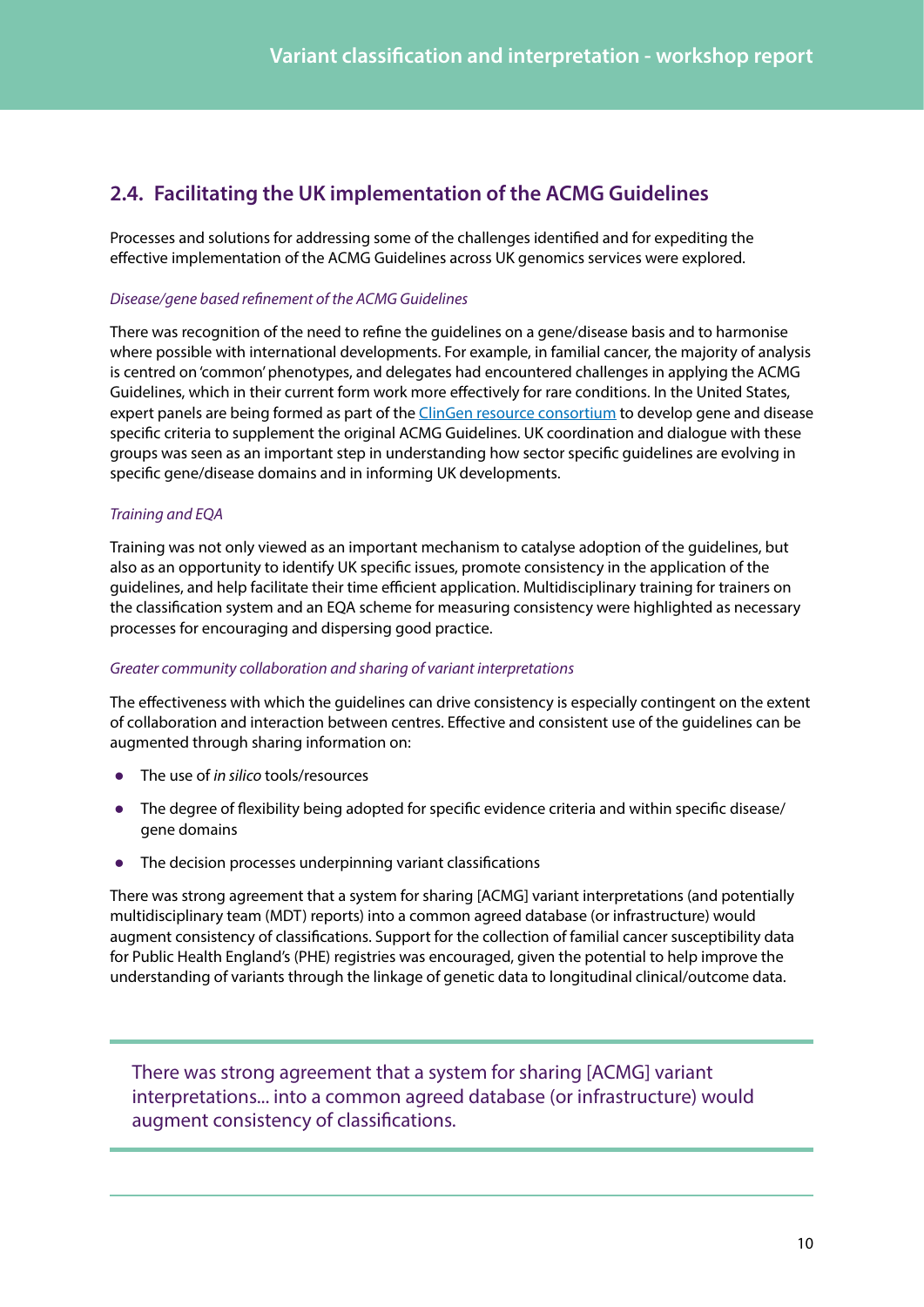### *Communicating the UK approach to ACMG implementation*

As tools, resources, and additional guidance to supplement the ACMG framework emerge, it will be crucial to communicate developments to the UK clinical genomics community through professional/ scientific meetings, and also capture any changes in a unified UK best practice framework for variant interpretation. The need for incorporating minimal standards for recording and reporting decisions into any UK specific guidance was also underscored, including the harmonisation of terminology. For example, while the ACGM and HGVS have recommended removing the word 'mutation' and replacing with 'pathogenic variant' in descriptions of internal findings on clinical reports, in the UK there are conflicting views on this position [\(Appendix 5.4](#page-18-1)) and it was felt that further views needed to be sought, particularly from patient groups.

### **Does your laboratory agree with replacing 'mutation' with 'pathogenic variant' in internal reports?**

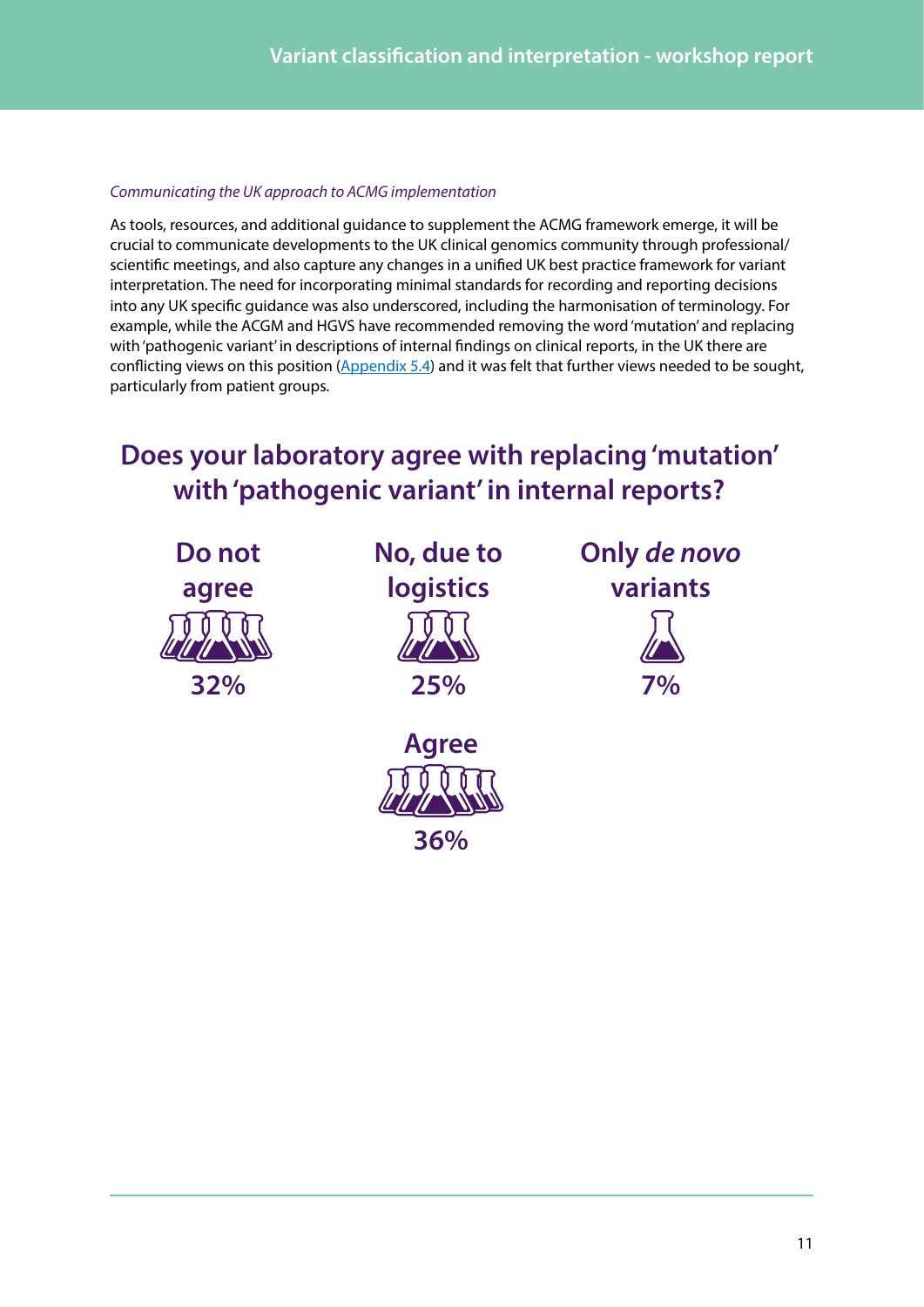## <span id="page-11-0"></span>**3. Building-on the ACMG Guidelines**

Having established a consensus for UK adoption of the ACMG Guidelines, the next session of the meeting considered how the guidelines might be enhanced to further support clinical practice in the UK.

In contrast to some other health systems, there is a high degree of laboratory and clinical integration in UK genetics/genomics services, but also a range of approaches to working across different NHS Trusts. Across these different models of service delivery, the clinical interpretation of variants – i.e. their contribution to a patient's phenotype – might predominantly be undertaken by the laboratory scientists, or predominantly by the referring clinicians, or collaboratively by MDTs comprising clinical scientists, and relevant clinicians (e.g. clinical geneticists, and/or disease specialists). As the complexity of genomic testing is increasing with the advent of large panels and exome and whole genome sequencing, so is the frequency of MDT working – in either physical, or virtual forums. Given this increasing clinician/laboratory scientist working and the integrated nature of current genetic services in the UK, delegates considered how the ACMG Guidelines could be enhanced – particularly to support the clinical interpretation of variants – within the UK context.

### **3.1. How could the guidelines be developed to support clinical practice?**

The ACMG Guidelines provide a foundation for more systematic variant interpretations. However, there are two additional dimensions that could be added to make them more powerful and to unify the practice of laboratory and clinical genomic medicine.

### *Aligning guidance for all types of variants*

There was consensus around the desire to establish a unified (single) set of guidelines that apply to all types of variants i.e. structural or single nucleotide variant (SNV) that may underpin rare disease. Currently the 2011<sup>[8]</sup> ACMG Guidelines for copy number variant (CNV) interpretation are the most widely adopted<sup>[9]</sup> guidance for structural variation. However, since the 2011 publication there have been a number of developments – including the convergence of genetic testing on the use of a single technology, and the increasing interpretation of CNVs in the context of known SNVs or indels (and vice versa). These developments are now driving considerations to harmonise the classification terminology applied to CNVs and SNVs; ideally towards the adoption of a consistent five tier classification system for all variants.

The ACMG are developing updated and platform agnostic CNV interpretation guidelines together with the ClinGen Structural Variation Interpretation Working group.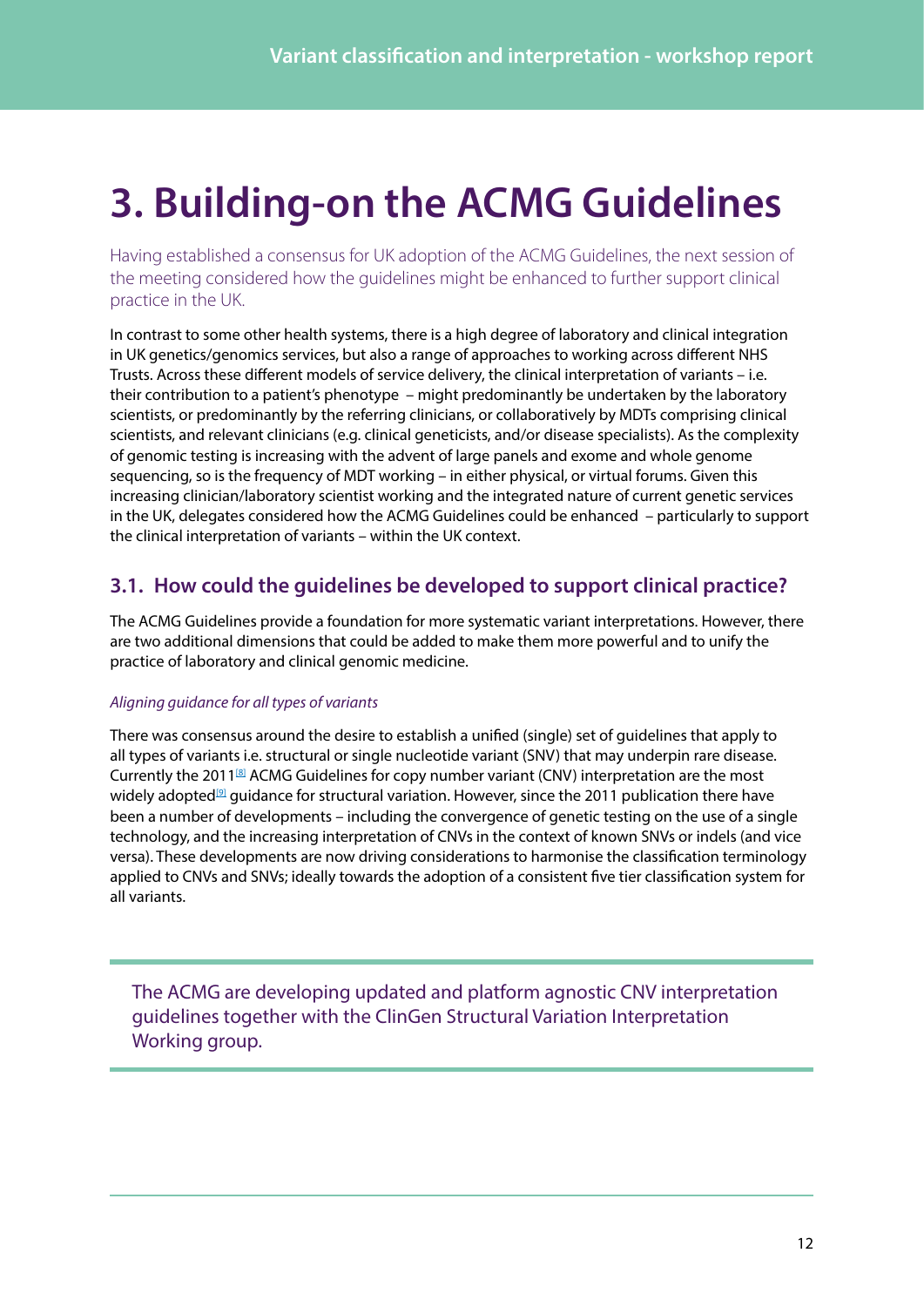<span id="page-12-0"></span>The ACMG are developing updated and platform agnostic CNV interpretation guidelines together with the ClinGen Structural Variation Interpretation Working group. A draft framework for scoring CNV microdeletions is being extensively road tested by the ClinGen laboratory consortium, with the opportunity for the ACGS to participate as a country 'naïve' to the framework's development. The completed guidelines – also including a framework including CNV duplications – are expected in 2017.

#### *Integrating phenotype and clinical data*

To determine whether a variant is contributing to the patient's phenotype requires an assessment of the variant interpretation in the context of the patient's clinical and phenotypic data (clinical-level interpretation). In their current form the ACMG Guidelines largely focus on 'variant-level' interpretation with limited guidance on relative contribution of phenotype to overall classification. Given the integrated nature of UK genomic services, a model for combining patient phenotypic and clinical data together with the variant interpretation, prior to the reporting of results could enhance the utility of the guidelines in the UK context.

Performing high-quality combined clinical and variant level interpretations, would help to better inform patient care – i.e. understand the significance and/or clinical implications of the genetic test results in the patient. Currently there is not a systematic and standardised process for phenotype capture, although models are being developed through the work of the 100,000 Genomes Project.

Moreover, practice for collating and integrating phenotypic and clinical data with the variant interpretation is varied and can be dictated by where clinical interpretation takes place and in what disease specialism (e.g. by the referring clinician, laboratory, or MDT). A laboratory may request clinical and phenotype data at the test referral stage, or prior to the reporting of results. In other cases the data may only be known and used by the referring clinician, or it might be collated and shared between a MDT.

### **3.2. What is required to support integrated genotype-phenotype interpretations?**

#### *Systems to collate and integrate genotype – phenotype data, and to facilitate laboratory – clinical interactions*

In order to undertake combined variant and clinical-level interpretation in a patient context and to achieve consistent practices, standardised systems and processes to capture and collate clinical and phenotypic data – ideally upstream of the interpretation stage – will be required. Other than assisting the combined variant and clinical-level interpretation, using these types of systems enables a clearer audit trail and therefore more transparency – indirectly promoting public trust. [The DECIPHER platform](http://www.sanger.ac.uk/science/tools/decipher-mapping-clinical-genome) was presented as one way of achieving this.

First established in 2004 the principal functionality of DECIPHER is to support the deposition, up-todate interpretation, and sharing of data. A recent release of DECIPHER (v9.11 - 2 November 2016), now supports implementation of the ACMG Guidelines. Using the 'pathogenicity module', evidence for/against a variant's pathogenicity can be recorded against the ACMG criteria, and an algorithmic calculation applied to classify a variant based on collated evidence. Accordingly, the terminology for variant classifications has been updated to be in line with the five-tier ACMG system.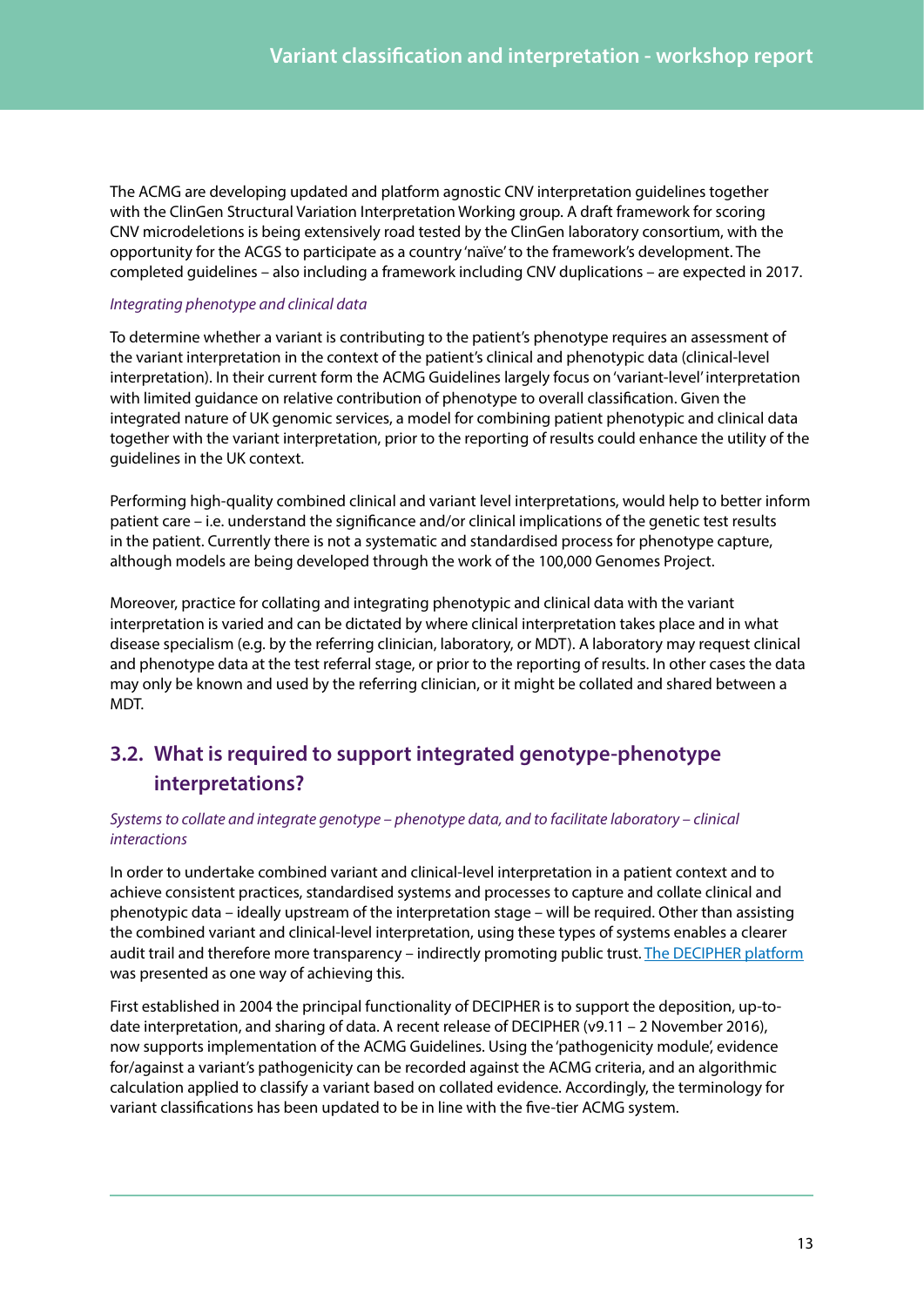A similar structured approach for recording clinical and phenotype data (a 'summative clinical assessment tool') has been developed by Dr Helen Firth following the workshop supporting the systematic evaluation of whether a variant explains clinical features (v9.13 - 22 February 2017). Additionally, this companion module could support MDT working in real time, and provide a visible trail of decision making, available in formats suitable for export and sharing.

### *Engagement with other clinical specialities*

To ensure consistent practice across services in supporting integrated genotype-phenotype interpretations, it will be important to ensure the necessary phenotypic and clinical data can be collated regardless of the type of disorder and from where the patient's test has been referred. Referrals by 'mainstream' (non-genetics) clinical specialities may pose challenges to this data collation and integrated-interpretation process, as well as to the reporting of results. This is because many mainstream specialities may have less knowledge of the genetic testing process, and in contrast to clinical genetics, may typically have more distant relationships with genetics laboratories and more limited time per patient to collate the clinical and phenotypic data.

Addressing these challenges will require balancing the needs of the laboratory with those of the clinicians during the referral and interpretation process in order to:

- **•** Obtain sufficient yet proportionate levels of clinical and phenotypic data to inform test choice and aid interpretation
- **•** Ensure test reports are appropriately formatted and written for referring clinicians from a wide range of disciplines and who may have a variable level of understanding of clinical genetics so that the reports are understood and actioned appropriately

Dialogue and connection with existing mainstreaming genomics initiatives is one route to exploring these issues and identifying principles of best practice.

### *Data sharing*

Improving the consistency of variant classifications between centres, and performing integrated genotype-phenotype analysis requires data sharing across geographic and trust-level boundaries, so that laboratories and clinicians can share and access relevant information. There are however continuing challenges to achieving high-quality and consistent data sharing across services<sup>[10]</sup>. Resolving these challenges requires:

- **•** Acknowledging the need for data sharing to be conducted in the best interests of patients to inform and accelerate their diagnoses
- **•** A common standard and secure genotypic and phenotypic framework for sharing data which can integrate data from a variety of sources
- **•** Clarity around the consent processes and legal framework to support this data sharing activity

Progressing these issues requires continued engagement with national initiatives including work by the National Data Guardian, to demonstrate the benefits and utility of data sharing for genomic diagnostics as well as mitigating against potential risks.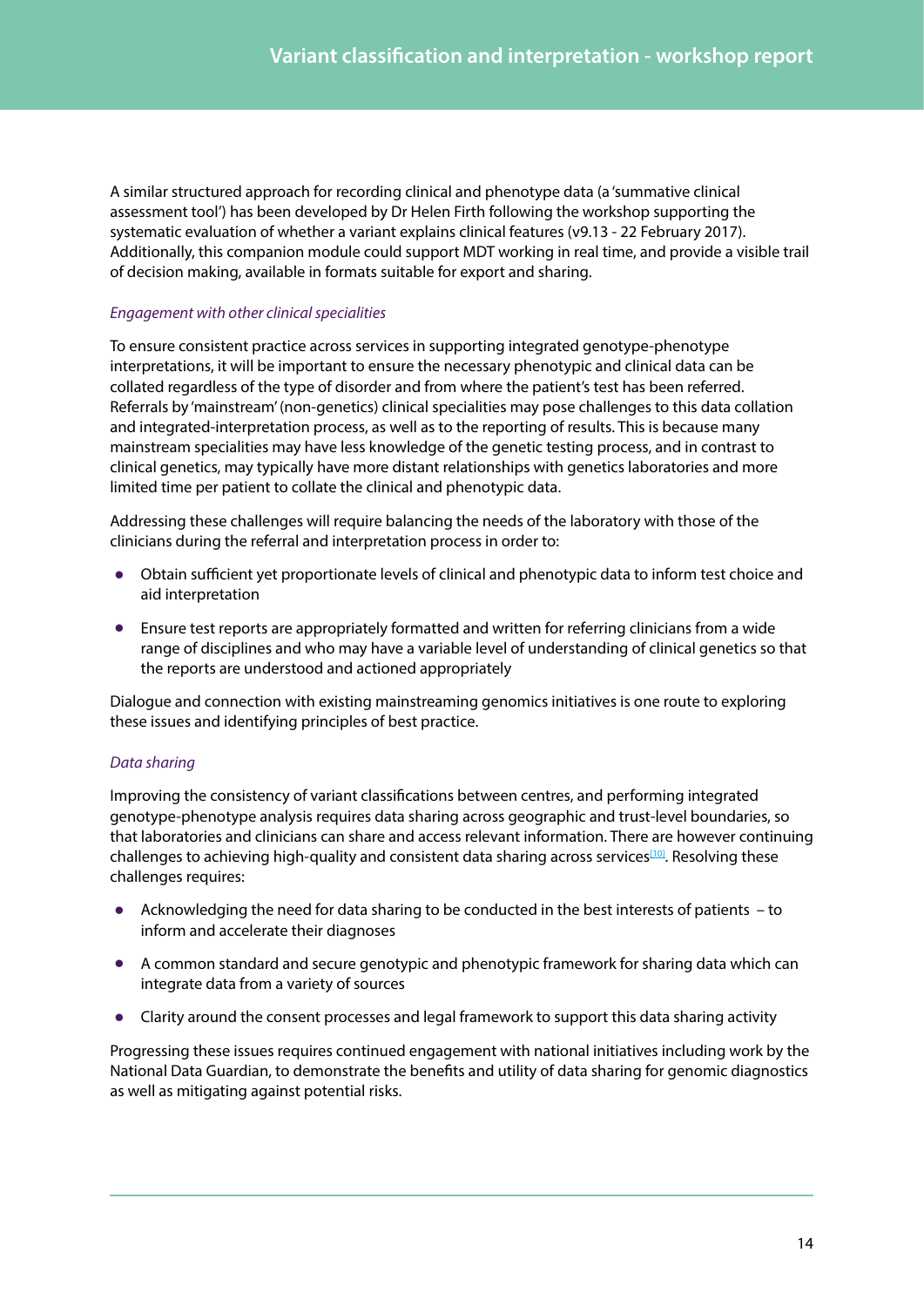## <span id="page-14-0"></span>**4. Next steps and action points**

There was a clear consensus that the UK clinical genetics community should adopt the ACMG Guidelines for variant interpretation and classification, with agreement that there needs to be:

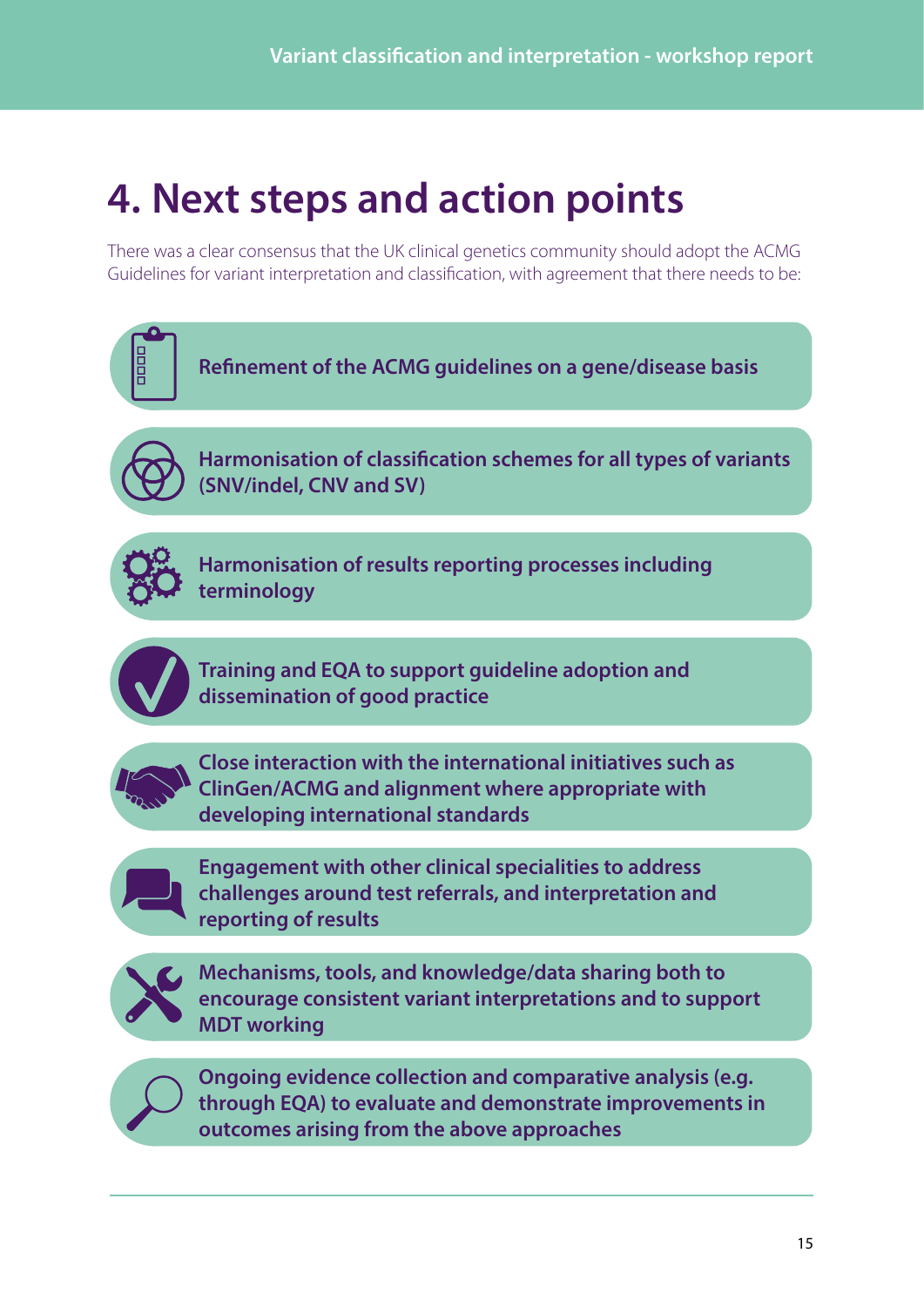The main actions arising from this meeting are summarised below:

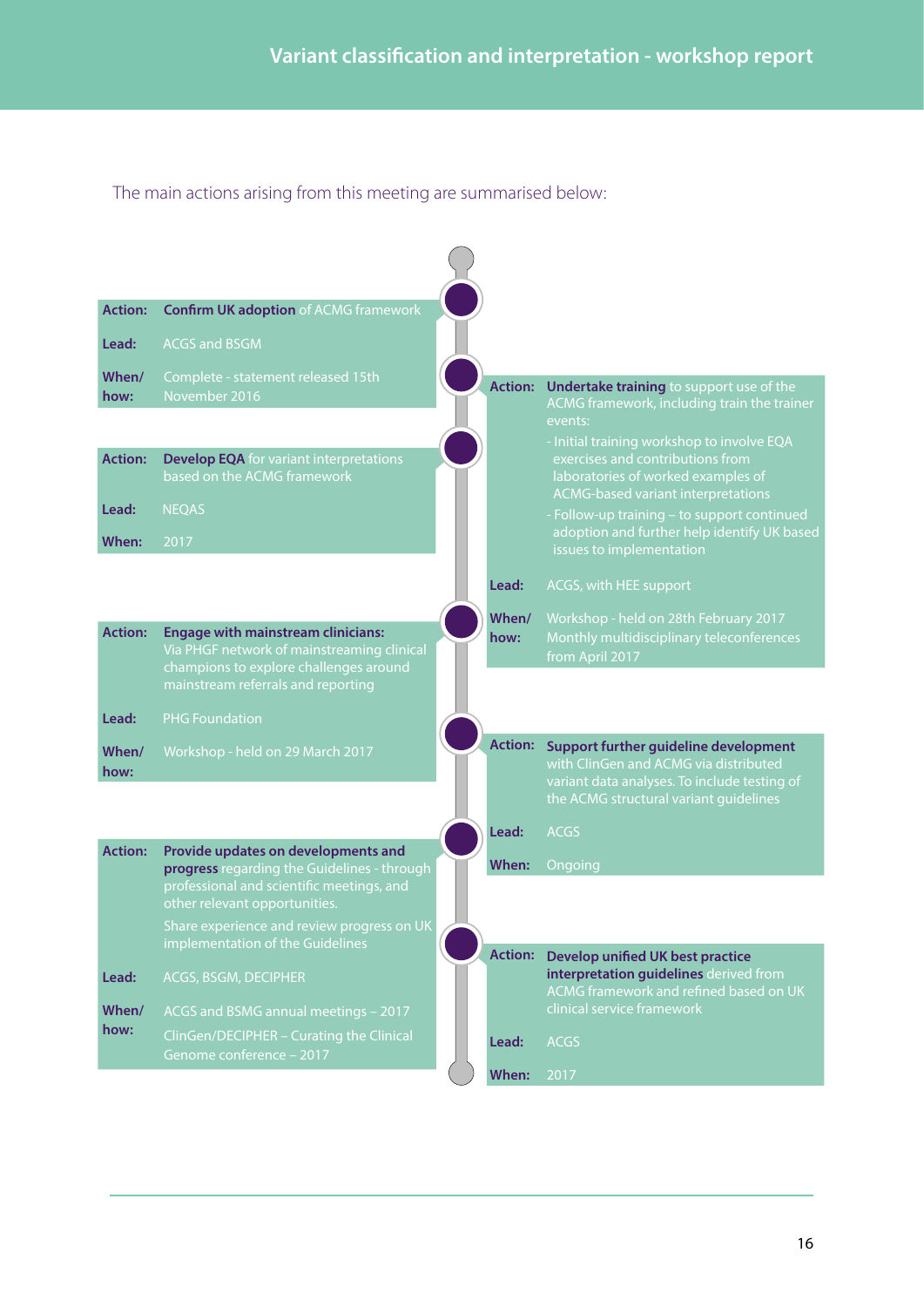## <span id="page-16-0"></span>**5. Appendix**

### **5.1. Workshop organising committee**

| <b>Dominic McMullan</b>         | <b>Chair - Association Clinical Genomic Science</b><br>(ACGS)                       |
|---------------------------------|-------------------------------------------------------------------------------------|
| <b>Professor Sian Ellard</b>    | Consultant Clinical Scientist - Royal Devon &<br><b>Exeter NHS Foundation Trust</b> |
| Sian Morgan                     | Chair - ACGS Quality Committee                                                      |
| Dr Helen Firth                  | Clinical Lead - DECIPHER                                                            |
| <b>Professor William Newman</b> | Chair - British Society for Genetic Medicine<br>(BSGM)                              |
| Dr Caroline Wright              | Programme Manager for the DDD Project                                               |
| Dr Emma Baple                   | Clinical Lead for Rare Disease Validation and<br>Feedback - Genomics England        |
| Dr Stephen Abbs                 | Chair - UK NEQAS Steering Committee                                                 |
| <b>Dr Richard Scott</b>         | <b>Clinical Lead for Rare Diseases - Genomics</b><br>England                        |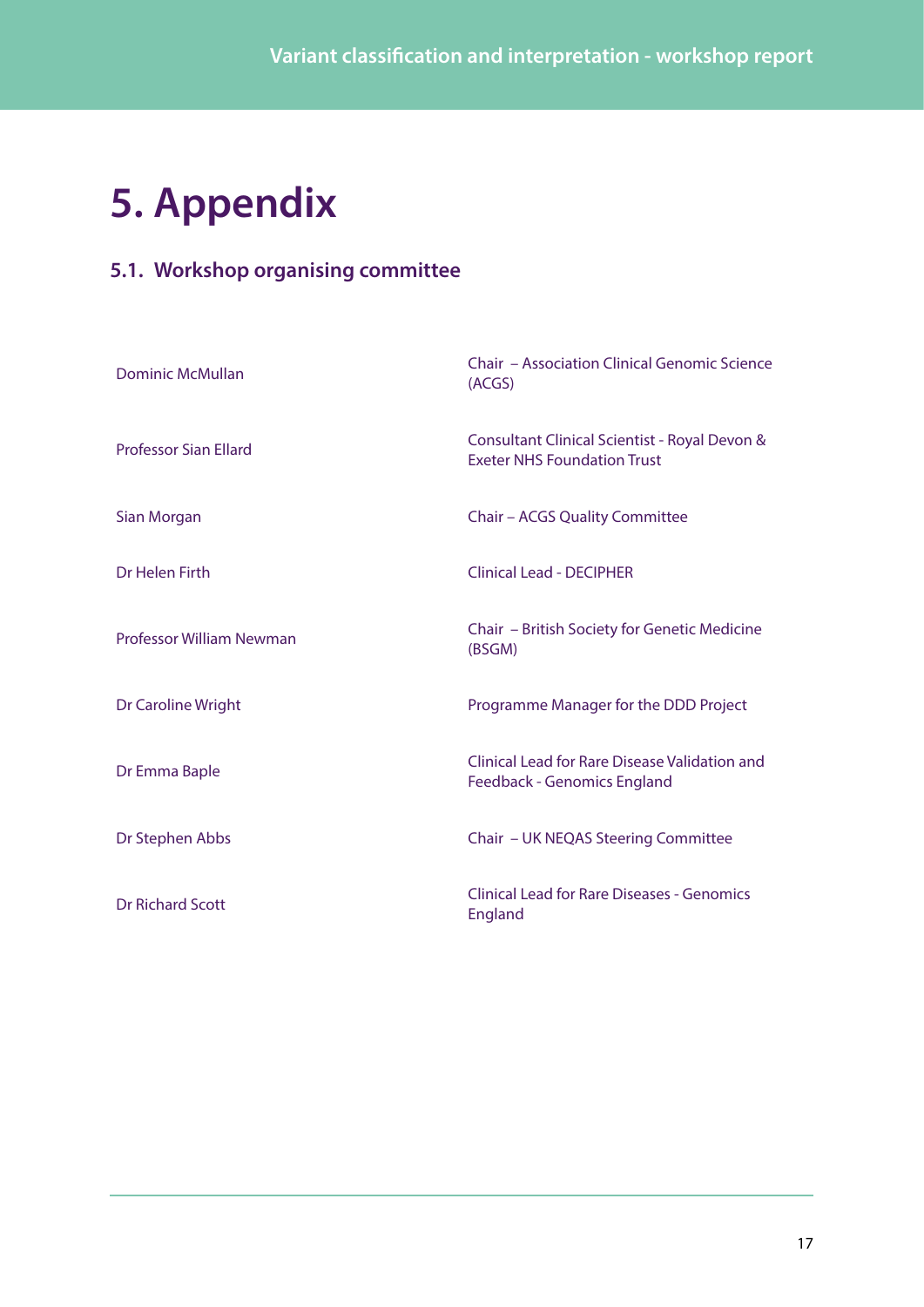### <span id="page-17-1"></span><span id="page-17-0"></span>**5.2. Workshop participants**

The Variant Classification and Interpretation workshop on 4 November 2016 was attended by 70 delegates representing most Regional Genetics services (laboratory and clinical teams) with additional invited representation from all BSGM constituent groups, NHSE (Genomics Implementation Unit), Genomics England, UK NEQAS, UKGTN, DECIPHER/DDD, HEE (Genomics Education Programme) and the PHG Foundation.

### <span id="page-17-2"></span>**5.3. Invited presentations**

| Theme                                                              | Presenter                                                                                                                                                                                                                                                            | Presentation subject                                                                         |
|--------------------------------------------------------------------|----------------------------------------------------------------------------------------------------------------------------------------------------------------------------------------------------------------------------------------------------------------------|----------------------------------------------------------------------------------------------|
|                                                                    | Dr Stephen Abbs - UK NEQAS<br><b>Steering Committee Chair</b>                                                                                                                                                                                                        | <b>NEQAS</b> variant classification<br>experiences                                           |
| Experiences in implementing<br>and applying the ACMG<br>Guidelines | <b>Professor Sian Ellard -</b><br>Consultant Clinical Scientist,<br>Royal Devon & Exeter NHS<br><b>Foundation Trust. With</b><br>contributions from Dr Emma<br><b>Baple - Consultant Clinical</b><br>Geneticist, Royal Devon & Exeter<br><b>NHS Foundation Trust</b> | <b>Implementing ACMG Guidelines</b><br>into a diagnostic lab – the Exeter<br>experience      |
|                                                                    | Sirisha Hesketh - Clinical<br>bioinformatician, Oxford<br>Regional Genetics Laboratories                                                                                                                                                                             | <b>Oxford Regional Genetics</b><br>Laboratory - experiences to<br>date using ACMG Guidelines |
|                                                                    | <b>Dr Diana Eccles - Consultant</b><br><b>Clinical Geneticist, University</b><br>Hospital Southampton                                                                                                                                                                | Application in inherited cancer<br>predisposition                                            |
|                                                                    | <b>Dominic McMullan - Chair</b><br><b>ACGS and Consultant Clinical</b><br>Scientist, West Midlands<br><b>Regional Genetics Laboratory</b>                                                                                                                            | Aligning CNV classifications to<br><b>SNV classifications</b>                                |
| Building on the ACMG<br>Guidelines                                 | Dr Helen Firth - Consultant<br>Clinical Geneticist, Cambridge<br><b>University Hospitals NHS</b><br>Foundation Trust and Honorary<br>Faculty Member Wellcome Trust<br>Sanger Institute                                                                               | Integrating phenotype and<br>clinical interpretation into<br>classifications                 |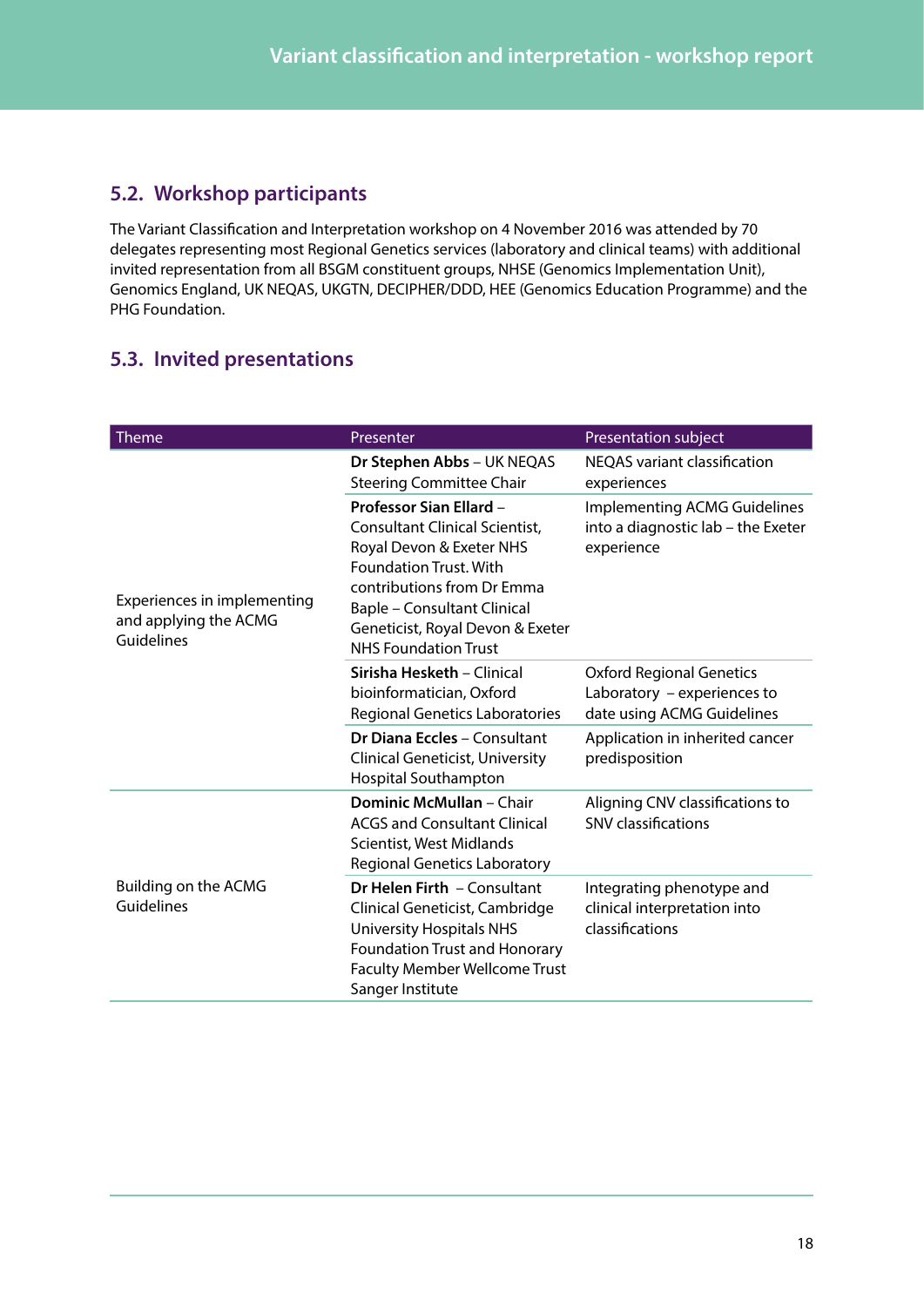### <span id="page-18-1"></span><span id="page-18-0"></span>**5.4. Pre-workshop survey (1st of November 2016)**

**1. Are you completing this as scientist or clinician for your centre?** Lab: 79% ;

Clinician: 18%; Other: 3%; [Total responses: 33]

- **2. How does your laboratory currently classify sequence variants?**  ACGS guidelines: 74%; ACMG Guidelines: 0%; In-house classification: 6%; Combination of previous: 19%; [Total responses: 31]
- **3. Has your laboratory implemented or is planning to implement ACMG** Guidelines **for sequence variant classification (Richards, 2015)?**

Yes implementing: 10%; Yes planning: 17%; No and not planning: 10%; Undecided 63%; [Total responses: 30]

- **4. For large panel and exomes do you classify variants before clinical reporting in following ways?**  Mainly by laboratory and clinical scientists alone: 48%; Always as part of a MDT: 15%; Mixture of laboratory and MDT: 37%; [Total responses: 27]
- **5. Do you think phenotypic data should be used in overall variant classification?**  No: classification is at the variant level alone and contribution to phenotype is a clinical judgement: 3%;

No: classification is at the variant level alone but a separate framework could be developed to rank contribution to phenotype: 9%;

Occasionally, depending on the referral reasons and strength of phenotype: 47%; Always: the framework should be developed to include phenotypic evidence as part of the overall classification: 41%; [Total responses: 32]

**6. Have you followed ACMG and HGVS recommendations for removing the use of the word 'mutation' and replaced with 'pathogenic variant' in descriptions of internal findings on clinical reports?**

No- do not agree with this: 32%; No- but mainly due to logistical challenges to doing this: 25%; Yes- doing or planning this now: 36%; Use of mutation is used only for describing *de novo* variants: 7%; [Total responses: 28]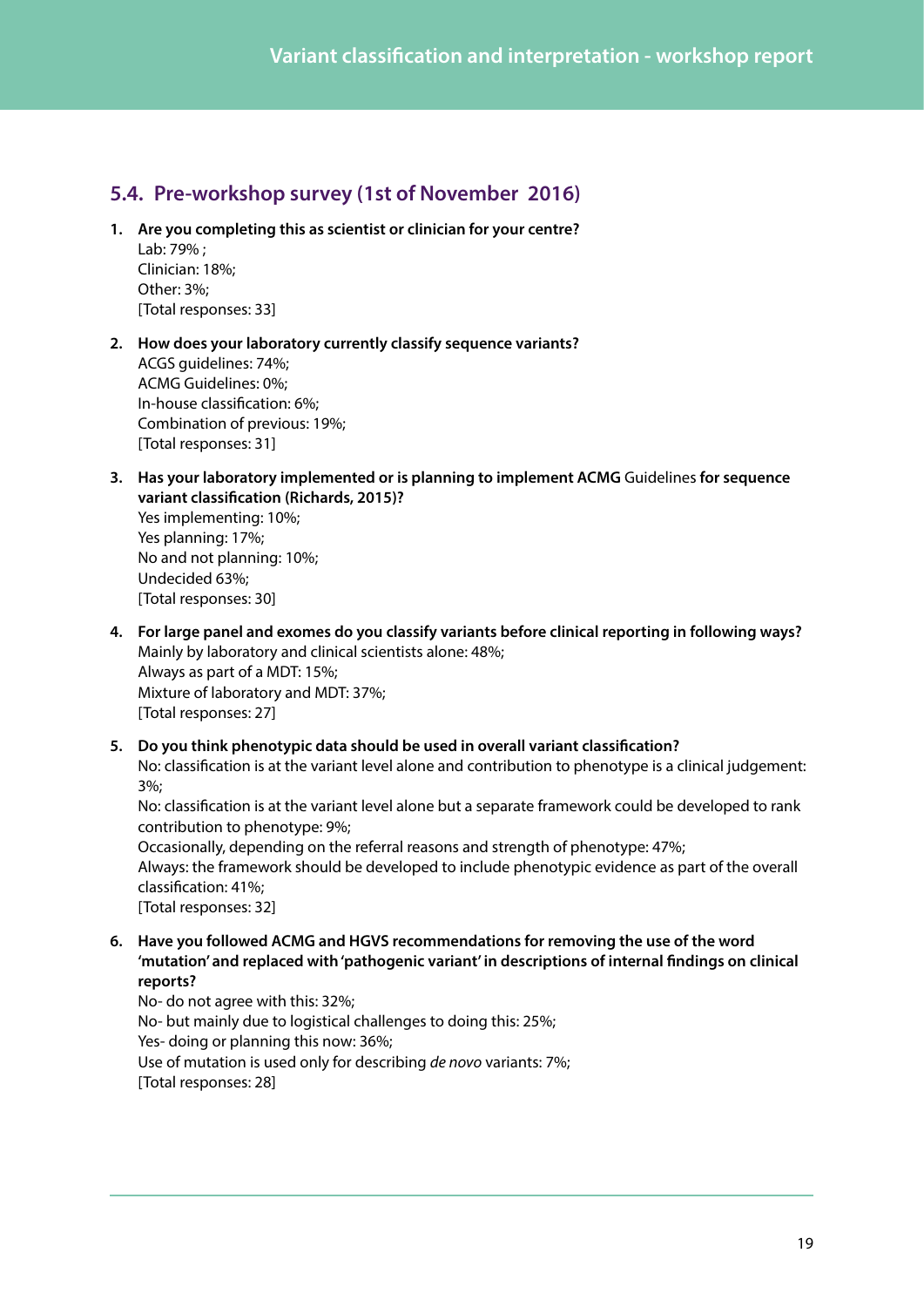### <span id="page-19-0"></span>**5.5. Abbreviations**

| Acronym         | Meaning                                                                       |
|-----------------|-------------------------------------------------------------------------------|
| <b>ACGS</b>     | <b>Association for Clinical Genomics Science</b>                              |
| <b>ACMG</b>     | American College of Medical Genetics and Genomics                             |
| <b>AMP</b>      | <b>Association for Molecular Pathology</b>                                    |
| <b>BSGM</b>     | <b>British Society for Genetic Medicine</b>                                   |
| ClinGen         | <b>Clinical Genome [Resource]</b>                                             |
| <b>CNV</b>      | <b>Copy Number Variation</b>                                                  |
| <b>DDD</b>      | Deciphering Developmental Disorders                                           |
| <b>DECIPHER</b> | DatabasE of genomiC variation and Phenotype in Humans using Ensembl Resources |
| <b>EQA</b>      | <b>External Quality Assessment</b>                                            |
| <b>GeCIP</b>    | <b>Genomics England Clinical Interpretation Partnership</b>                   |
| <b>HEE</b>      | <b>Health Education England</b>                                               |
| <b>HGVS</b>     | <b>Human Genome Variation Society</b>                                         |
| indels          | Insertion or deletion of bases                                                |
| MDT             | <b>Multidisciplinary Team</b>                                                 |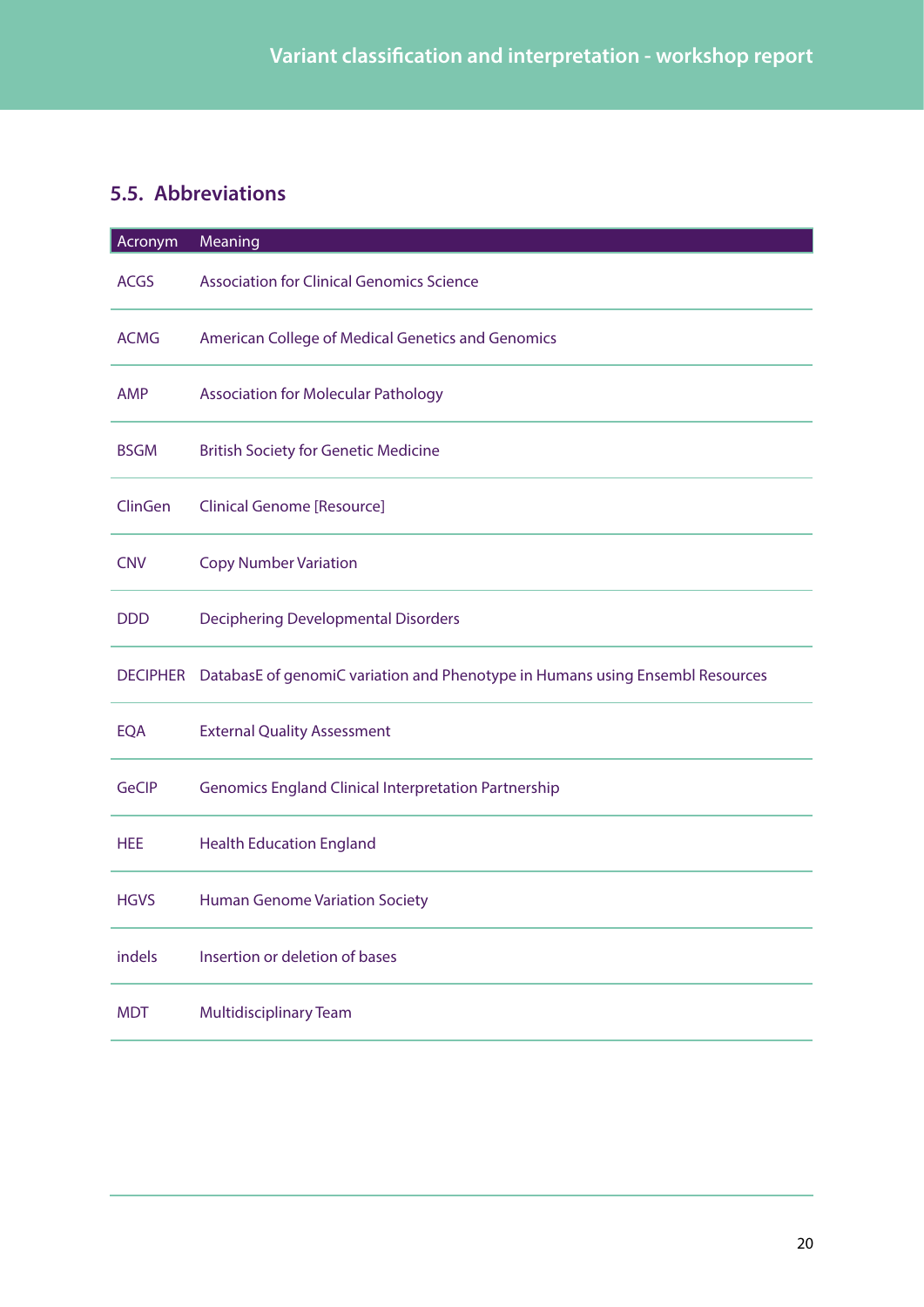| <b>NHSE</b>  | National Health Service England                         |
|--------------|---------------------------------------------------------|
| <b>NCBI</b>  | National Center for Biotechnology Information           |
| <b>PHE</b>   | <b>Public Health England</b>                            |
| <b>SNV</b>   | <b>Single Nucleotide Variation</b>                      |
| <b>SV</b>    | <b>Structural Variant</b>                               |
| <b>UKGTN</b> | <b>UK Genetic Testing Network</b>                       |
|              | UKNEQAS UK National External Quality Assessment Service |
| <b>VUS</b>   | Variant of Uncertain Significance                       |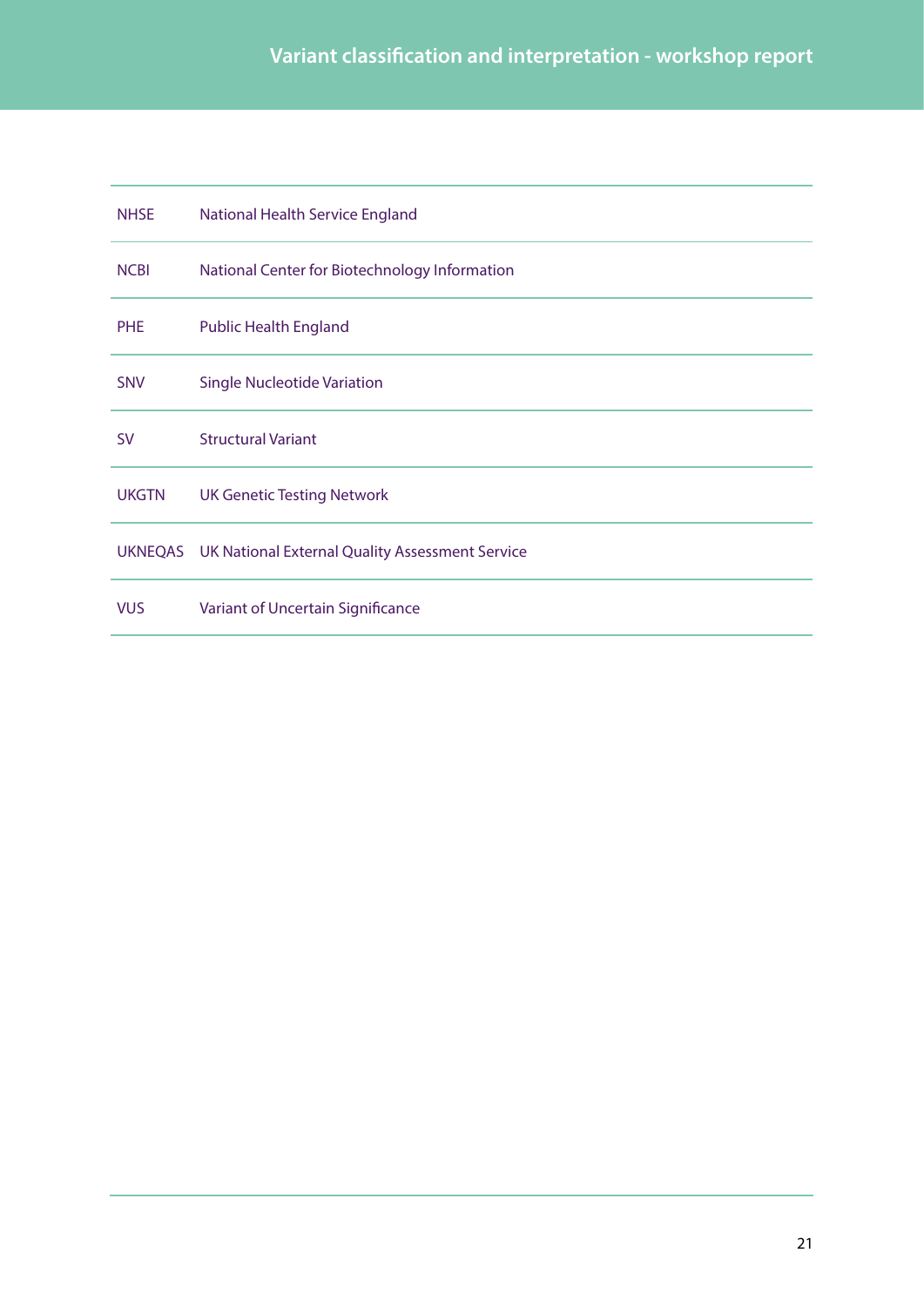## <span id="page-21-0"></span>**6. References**

- <span id="page-21-1"></span>1. Wallis Y, Payne S, McAnulty C *et al*. Practice [guidelines for the Evaluation of Pathogenicity and the](http://www.acgs.uk.com/media/774853/evaluation_and_reporting_of_sequence_variants_bpgs_june_2013_-_finalpdf.pdf)  [Reporting of Sequence Variants in Clinical Molecular Genetics.](http://www.acgs.uk.com/media/774853/evaluation_and_reporting_of_sequence_variants_bpgs_june_2013_-_finalpdf.pdf) ACGS & VGKL, (2013).
- <span id="page-21-2"></span>2. Richards S, Aziz N, Bale S *et al*. [Standards and guidelines for the interpretation of sequence](https://www.ncbi.nlm.nih.gov/pubmed/25741868)  [variants: a joint consensus recommendation of the American College of Medical Genetics and](https://www.ncbi.nlm.nih.gov/pubmed/25741868)  [Genomics and the Association for Molecular Pathology](https://www.ncbi.nlm.nih.gov/pubmed/25741868). Genet Med 17, 405-24 (2015).
- <span id="page-21-3"></span>3. Amendola LM, Jarvik GP, Leo MC *et al*. [Performance of ACMG-AMP Variant-Interpretation](https://www.ncbi.nlm.nih.gov/pubmed/27181684) [guidelines among Nine Laboratories in the Clinical Sequencing Exploratory Research Consortium](https://www.ncbi.nlm.nih.gov/pubmed/27181684). Am J Hum Genet 99, 247 (2016).
- <span id="page-21-4"></span>4. Maxwell KN, Hart SN, Vijai J *et al*. [Evaluation of ACMG-Guideline-Based Variant Classification of](https://www.ncbi.nlm.nih.gov/pubmed/27153395)  [Cancer Susceptibility and Non-Cancer-Associated Genes in Families Affected by Breast Cancer](https://www.ncbi.nlm.nih.gov/pubmed/27153395). Am J Hum Genet 98, 801-17 (2016).
- <span id="page-21-5"></span>5. Jarvik GP & Browning BL. [Consideration of Cosegregation in the Pathogenicity Classification of](https://www.ncbi.nlm.nih.gov/pubmed/27236918)  [Genomic Variants.](https://www.ncbi.nlm.nih.gov/pubmed/27236918) Am J Hum Genet 98, 1077-81 (2016).
- <span id="page-21-6"></span>6. Whiffin N, Minikel E, Walsh R *et al*. [Using high-resolution variant frequencies to empower clinical](https://www.nature.com/gim/journal/vaop/ncurrent/full/gim201726a.html)  [genome interpretation](https://www.nature.com/gim/journal/vaop/ncurrent/full/gim201726a.html). Genet Med (2017).
- <span id="page-21-7"></span>7. ClinGen Pathogenicity Calculator. http://calculator.clinicalgenome.org/site/cq-calculator.
- <span id="page-21-8"></span>8. Kearney HM, Thorland EC, Brown KK *et al*. [American College of Medical Genetics standards and](https://www.ncbi.nlm.nih.gov/pubmed/21681106)  [guidelines for interpretation and reporting of postnatal constitutional copy number variants.](https://www.ncbi.nlm.nih.gov/pubmed/21681106) Genet Med 13, 680-5 (2011).
- <span id="page-21-9"></span>9. Vermeesch JR, Brady PD, Sanlaville D *et al*. [Genome-wide arrays: quality criteria and platforms to](https://www.ncbi.nlm.nih.gov/pubmed/22415865)  [be used in routine diagnostics](https://www.ncbi.nlm.nih.gov/pubmed/22415865). Hum Mutat 33, 906-15 (2012).
- <span id="page-21-10"></span>10. Raza S, Hall A, Rands C *et al*. [Data sharing to support UK clinical genetics and genomics services.](http://www.phgfoundation.org/reports/17086/) 978-1-907198-20-5. PHGF & ACGS, (2015).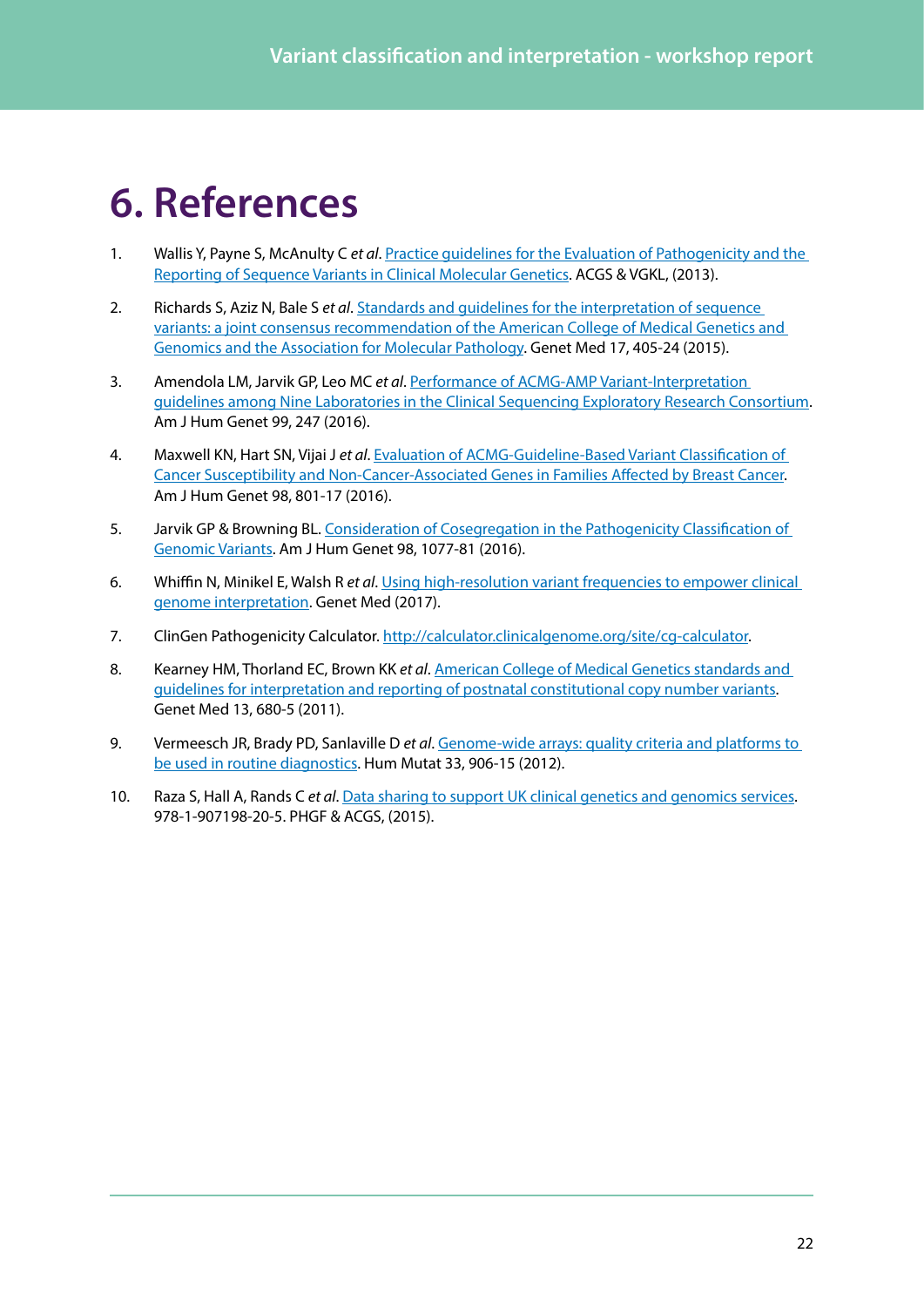

### **About the PHG Foundation**

The PHG Foundation is a pioneering independent think-tank with a special focus on genomics and other emerging health technologies that can provide more accurate and effective personalised medicine. Our mission is to make science work for health. Established in 1997 as the founding UK centre for public health genomics, we are now an acknowledged world leader in the effective and responsible translation and application of genomic technologies for health.

We create robust policy solutions to problems and barriers relating to implementation of science in health services, and provide knowledge, evidence and ideas to stimulate and direct well-informed discussion and debate on the potential and pitfalls of key biomedical developments, and to inform and educate stakeholders. We also provide expert research, analysis, health services planning and consultancy services for governments, health systems, and other non-profit organisations.



### **About the ACGS**

The Association for Clinical Genomic Science (ACGS) was established in 2012 from a merger of the Association for Clinical Cytogenetics and the Clinical Molecular Genetics Society with the vision of bringing together scientists working within genetics into one professional association. It is the largest of the constituent groups of the British Society of Genetic Medicine (BSGM).

Our members are professionals working within clinical genetic science and include scientists, technologists and bioinformaticians. We aim to promote, protect and preserve the good health of the patients we serve, by the promotion, encouragement and advancement of the study and practice of clinical genetic science. We develop and promote standards in clinical genetic science to ensure best practice. We also support the advancement of education, research and innovation in clinical genetic science.